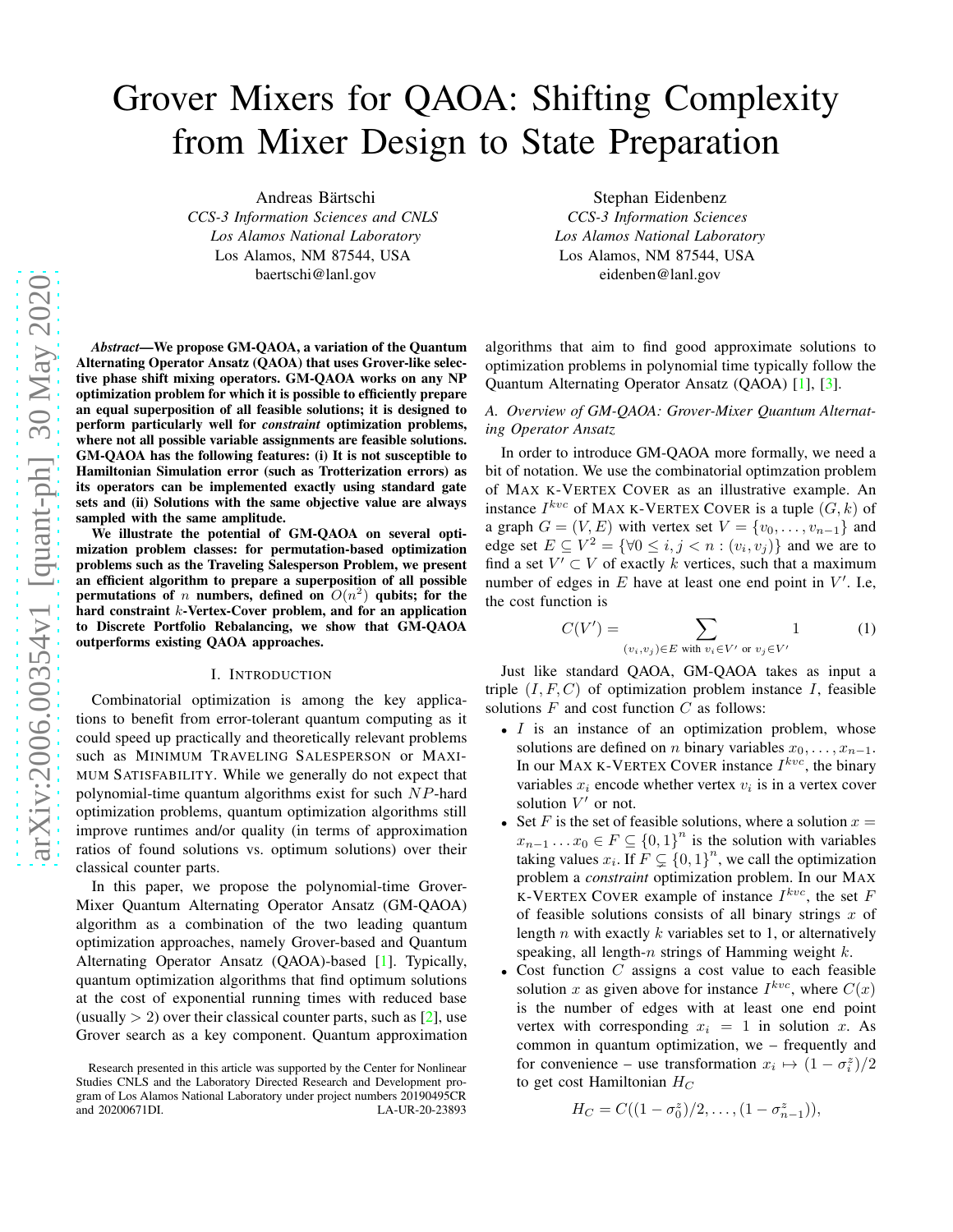

<span id="page-1-0"></span>Fig. 1. GM-QAOA (Grover Mixer QAOA): The state preparation unitary U<sub>S</sub> preparing the equal superposition of all feasible states  $|F\rangle = \frac{1}{\sqrt{|F|}} \sum_{x \in F} |x\rangle$ and its conjugate transpose  $U_S^{\dagger}$  are used to implement the Mixer  $U_M(\beta) = e^{-i\beta|F\rangle\langle F|}$ .

and a solution x has objective value  $\langle x | H_C | x \rangle$ .

As illustrated in Fig. [1,](#page-1-0) the GM-QAOA circuit of level  $p$ for input  $(I, C, F)$  consists of

1) a *state preparation* unitary operator  $U<sub>S</sub>$  that creates (without measurement) an equal superposition of all feasible solutions in  $F$ :

$$
U_S |0\rangle = |F\rangle := \frac{1}{\sqrt{|F|}} \sum_{x \in F} |x\rangle
$$

- 2) p applications of alternating *phase separation* and *mixing* unitaries  $U_P$ ,  $U_M$ ,
- 3) and a final measurement in the computational basis.

The phase separator and mixing unitaries are parameterized each by p real numbers (angles)  $\boldsymbol{\gamma} = (\gamma_1, \dots, \gamma_p)^T$  and  $\boldsymbol{\beta} =$  $(\beta_1,\ldots,\beta_p)^T$ , and we write the final state before measurement as

$$
|\boldsymbol{\beta},\boldsymbol{\gamma}\rangle := U_M(\beta_p)U_P(\gamma_p)\cdots U_M(\beta_1)U_P(\gamma_1)U_S\ket{0}^{\otimes n}.
$$

The phase separator unitary  $U_P$  should be diagonal in the computational basis. We use  $U_P(\gamma) = e^{-i\gamma H_C}$  (modulo global phases), where  $H_C$  is the cost Hamiltonian. As in standard QAOA, the angle vectors  $\beta$ ,  $\gamma$  need to be optimized over in an outer-loop, thus GM-QAOA remains a variational algorithm; finding optimum or near-optimum angles can be done through a variety of optimization techniques [\[4\]](#page-9-3), [\[5\]](#page-9-4) or even theoretical analysis of individual values [\[6\]](#page-9-5).

The key innovation of GM-QAOA lies in the mixing unitary  $U_M$  as we focus on state preparation to prepare an equal superposition of all feasible states and design a mixing unitary based thereon. In particular, once we have an efficient state preparation unitary  $U_S$  such that  $U_S |0\rangle = |F\rangle := \frac{1}{\sqrt{2}}$  $|F|$  $\sum_{x \in F} |x\rangle,$ we can directly implement a variational (with parameter  $\beta$ )

mixing unitary:

$$
U_M(\beta) = e^{-i\beta|F\rangle\langle F|}
$$
\n
$$
= \sum_{k=0}^{\infty} \frac{(-i\beta)^k (|F\rangle\langle F|)^k}{k!}
$$
\n
$$
= Id + \sum_{k=1}^{\infty} \frac{(-i\beta)^k}{k!} |F\rangle (\langle F|F\rangle)^{k-1} \langle F|
$$
\n
$$
= Id - (1 - e^{-i\beta}) |F\rangle\langle F|
$$
\n
$$
= U_S (Id - (1 - e^{-i\beta}) |0\rangle\langle 0|) U_S^{\dagger}.
$$
\n(3)

Such mixing unitaries resemble the well-known diffusion operators used in amplitude amplification with the phase shift  $e^{-i\beta}$  replacing phase inversion (i.e. phase shifts of  $-1 =$  $e^{-i\pi}$ ). Thus the mixing unitary can be implemented using the one application of unitaries  $U_S, U_S^{\dagger}$  each, two layers of Xgates and a multi-control phase-shift gate  $Z^{-\beta/\pi} = \begin{pmatrix} 1 & 0 \\ 0 & e^{-\beta/\pi} \end{pmatrix}$  $\frac{1}{0} \frac{0}{e^{-i\beta}}$ , which can be implemented in linear depth and size, as shown in Section [II.](#page-3-0) In fact, such selective phase shift unitaries have been introduced by Grover with angles  $\beta = \pm \pi/3$  for fixedpoint quantum search [\[7\]](#page-9-6) and were later generalized to a larger discrete set of angles by Yoder et al. [\[8\]](#page-9-7). We discuss the key properties of GM-QAOA that follow from this definition.

*1) Property 1: Computing Equal Feasible State Superpositions:* If we limit ourselves to polynomial-size circuits, GM-QAOA relies on the existence of a polynomial state preparation algorithm for unitary  $U_S$  to create an equal superposition of all feasible solutions  $F$  of input instance  $I$ . It is not at all obvious that such quantum algorithms exist for all combinatorial optimization problems. As a key contribution in this paper, we present such an algorithm to create a superposition of all permutations, which will allow us to define a GM-QAOA circuit for MINIMUM TRAVELING SALESPERSON. At first glance, three categories of optimization problems exist with respect to the feasible solution space  $F$ :

1) All solutions are feasible (i.e,  $F = \{0, 1\}^n$ , we call the problem unconstrained). In the original Quantum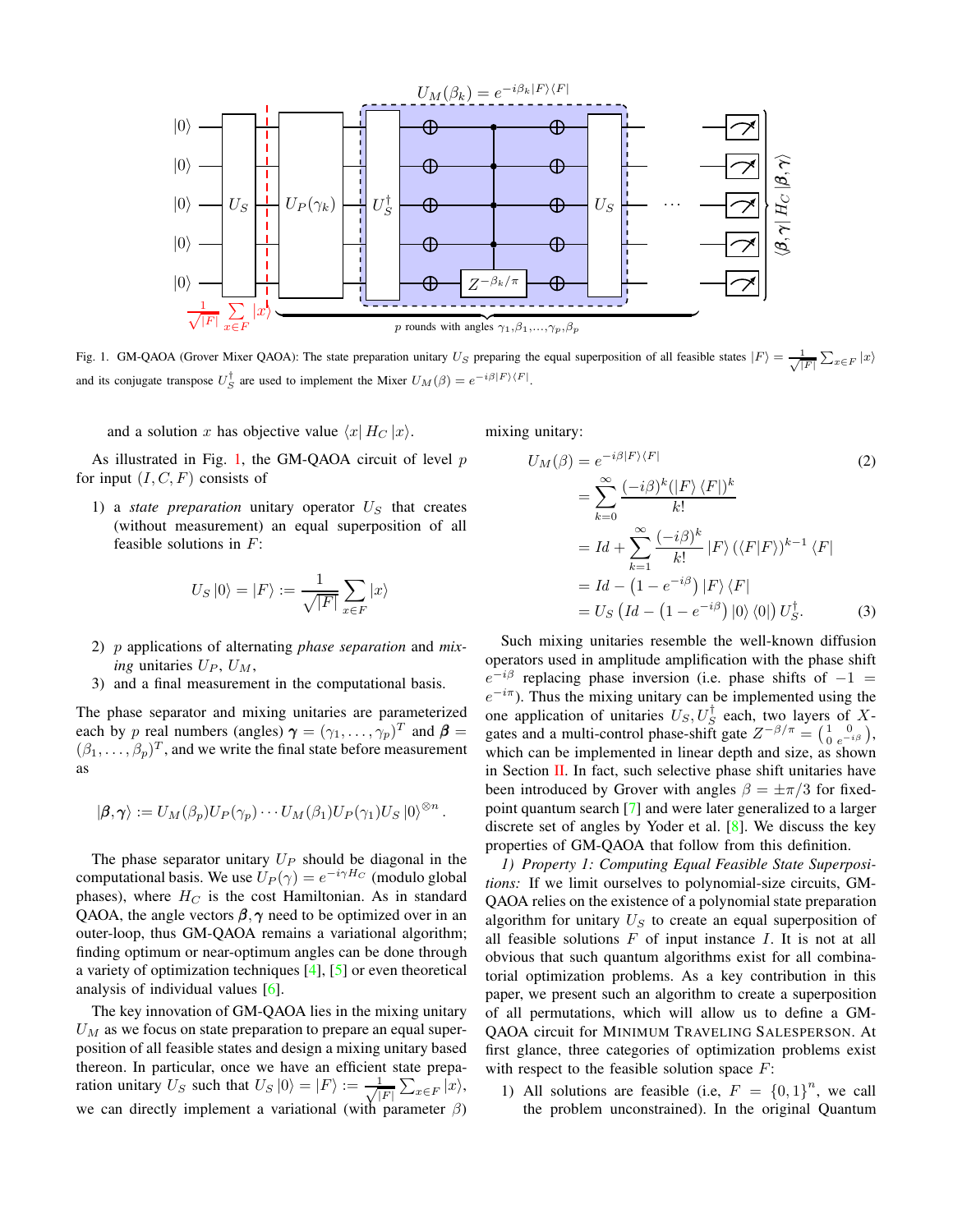

<span id="page-2-0"></span>Fig. 2. Original Quantum Approximate Optimization Algorithm for unconstrained problems. State Preparation and a Transverse Field Hamiltonian Mixer can be implemented with single-qubit gates in depth 1.

Approximate Optimization Algorithm (QAOA), Farhi et. al. studied unconstrained binary optimization problems such as MAXCUT  $\lceil 3 \rceil$  and MAXE3LIN2  $\lceil 6 \rceil$ . We trivially get an equal superposition of all computational basis states  $|+\rangle^{\otimes n} = \hat{H}^{\otimes n} |0\rangle^{\otimes n}$  in circuit depth 1 (see Fig. [2\)](#page-2-0).

- 2) The optimization problem is constrained (i.e.,  $F \subset$  ${0,1}^{\hat{n}}$  and there exists a polynomial-sized quantum circuit to implement  $U<sub>S</sub>$ . For example, Dicke-states (superpositions of all equal Hamming-weight states) can be computed in polynomial time [\[9\]](#page-9-8) and serve as  $U<sub>S</sub>$  for a large set of optimization problems, such as MAX K-VERTEX COVER or MAX K-SET COVER.
- 3) No polynomial-time quantum algorithm is known to compute  $U<sub>S</sub>$ . We conjecture that problems such as MAX CLIQUE belong to this category.

GM-QAOA performs best on problems of Category 2, which will be the focus of this paper, but can also handle problems in Category 1 (albeit at larger depth of the mixing unitary). As long as we stick to polynomial-size circuits, GM-QAOA will not handle Category-3 problems.

*2) Property 2: Mixing equal solutions at equal amplitude:* Our Grover mixer unitaries are such that GM-QAOA results in final states  $|\beta, \gamma\rangle$  where any two basis states  $x, y \in F$  with the same objective value, that is  $C(x) = C(y)$  or equivalently  $\langle x | H_C | x \rangle = \langle y | H_C | y \rangle$ , have the same amplitude in  $|\beta, \gamma \rangle$ . To the best of our knowledge, this is the first mixing operator that has this property (even including Category 1). We formally prove this result in Section [II.](#page-3-0)

*3) Property 3: No Hamiltonian Simulation error:* The GM-QAOA algorithm can be analyzed and understood purely in terms of Grover-like paradigms and elementary Pauli gates, which – as an aside – implies that the reader does not need a background in Hamiltonian simulation principles in order to understand GM-QAOA. It follows as a benefit that GM-QAOA does not suffer from numerical errors that Hamiltonian simulation methods, such as Trotterization [\[10\]](#page-9-9), Local Combination of Unitaries [\[11\]](#page-9-10), or Quantum Walk based simulation [\[12\]](#page-9-11), introduce. This in turn decreases the circuit complexity of GM-QAOA, making it more likely to succeed in a noisy environment, even though it may not particularly NISQ friendly.



<span id="page-2-1"></span>Fig. 3. Quantum Alternating Operator Ansatz for Constraint Optimization Problems with a focus on Mixer Design. An intial Mixer application – applied to an easily prepared single feasible state – is also used for State Preparation.

## *B. GM-QAOA vs. standard QAOA*

In order to appreciate GM-QAOA's standing among quantum optimization algorithms, we contrast it to earlier work. In the original Quantum Approximate Optimization Algorithm, Farhi et. al. studied *unconstrained* binary optimization problems, for which any solution is feasible and we get an equal superposition of all computational basis states  $|+\rangle^{\otimes n} =$  $H^{\otimes n} |0\rangle^{\otimes n}$  in circuit depth 1. Fig. [2](#page-2-0) shows an overview of this original QAOA approach.

Hadfield et. al. extended QAOA into a general framework [\[1\]](#page-9-0), renamed to Quantum Alternating Operator Ansatz, to cover a wide range of combinatorial optimization problems, including constraint problems. Fig. [3](#page-2-1) shows an overview of the Hadfield QAOA approach. Unlike GM-QAOA, Hadfield QAOA recommends for state preparation that  $U<sub>S</sub>$  should efficiently create a superposition of *some feasible states* in F. Hadfield defines several classes of mixing unitaries that are suited to different classes of optimization problems. In keeping with the tradition of classical discrete optimization, the QAOA ansatz requests that mixing unitaries  $U_M$  preserve the feasible subspace and provide transitions between all pairs of feasible states, i.e. for every feasible state  $y \in F$  we have: "there exists an angle  $\beta^*$  such that  $|\langle x | U_M(\beta^*) | y \rangle| > 0$ " if and only if " $x \in F$ ".

As for initial state preparation, the standard approach by Hadfield is to start in a *single* feasible computational basis state (implementable in depth 1 with Pauli X gates) and to apply an initial mixing unitary  $U_M(\beta_0)$ . In this case, the efficiency of the initial state preparation corresponds to the efficiency of the mixer implementation. In particular, it is highly non-trivial to create mixer unitaries that assign amplitude to all feasible states starting from just a single feasible basis state; in practice, the proposed QAOA mixers do not achieve such perfect mixing in a single iteration, particularly when restricted to polynomial circuit size, thus the mixing across all feasible states happens only after several iterations of mixer and phase separator, which in turn makes the entire QAOA circuit longer and thus less NISQ-friendly.

Numerical simulation results have found for applications with  $XY$ -model mixers such as MAX-K-COLORABLE SUB-GRAPH and MAX-K-VERTEXCOVER that starting in equal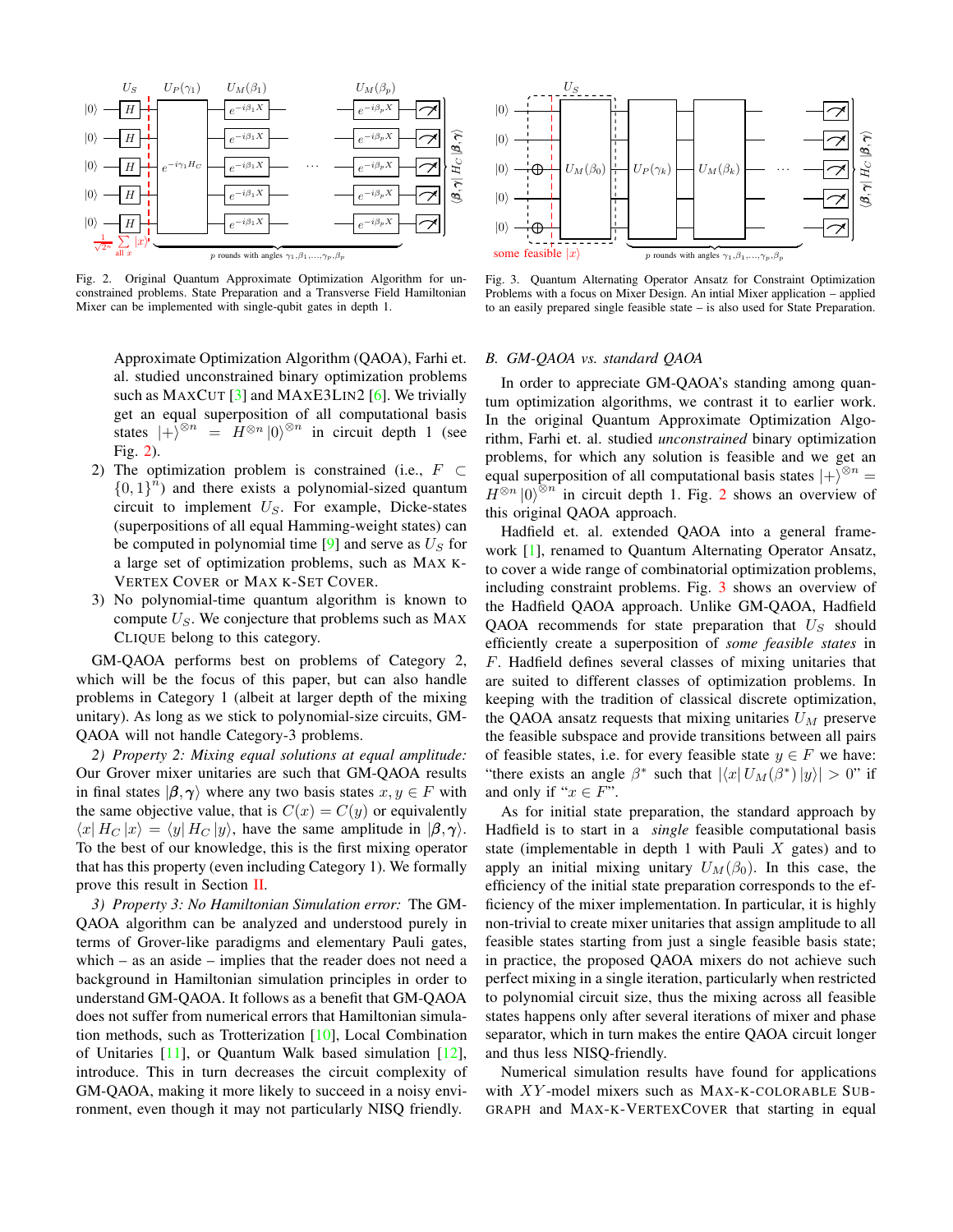superposition of all feasible states (e.g. W- and Dicke-States for the mentioned examples) offers a benefit over a random computational basis state choice followed by an angleoptimized initial mixing unitary  $U_M(\beta_0)$  [\[4\]](#page-9-3), [\[5\]](#page-9-4).

In a sense, our GM-QAOA follows a reverse approach: Focus on state preparation to prepare an equal superposition of all feasible states and make use of Grover's selective phase shift operator to get a relatively simple mixing unitary that always remains and provides good transition properties in the feasible solution space  $F$ . We thus shift the complexity from the mixing unitary into the preparation of  $U<sub>S</sub>$ . This works well and brings a real benefit only if  $U_S$  (and  $U_S^{\dagger}$ ) can be constructed in polynomial time. Hadfield's QAOA ansatz is general enough that GM-QAOA could be considered a special case of the ansatz for such problems.

In the remainder of the paper, we first formally show the properties of the GM-QAOA mixers in Section [II.](#page-3-0) The task of creating non-trivial starting states, which are typically highly entangled states, is of independent interest as well. In particular, they can also be used for efficient implementations of starting states and oracle operators in Grover Search algorithms for these problems. We illustrate the potential of our method on various problems, such as permutationbased optimization such as the Traveling Salesperson Problem, optimization with hard constraints such as k-Vertex-Cover, and an application to portfolio rebalancing in Section [III.](#page-4-0) We describe efficient state preparation circuits and compare the resulting mixers with current proposals for mixing unitaries for these problems.

## <span id="page-3-0"></span>II. GM-QAOA: PROOFS AND IMPLEMENTATION

For a vector  $v$ , denote by  $v_i$  the *i*-th component of  $v$ . In particular, we denote by  $(\beta, \gamma)$ <sub>i</sub> the amplitude of the *i*-th computational basis state.

Theorem 1. *Consider any GM-QAOA circuit with a state preparation unitary*  $U_S$ :  $|0\rangle^{\otimes n} \rightarrow |F\rangle$ , *phase separators*  $U_P(\gamma) = e^{-i\gamma H_C}$ , and Grover mixers  $U_M(\beta) = e^{-i\beta |F\rangle\langle F|} =$  $U_S(Id-(1-e^{-i\beta})\ket{0}\bra{0}]U_S^{\dagger}$ . Then we have final amplitudes  $|\boldsymbol{\beta}, \boldsymbol{\gamma} \rangle_z = 0$  *if*  $z \notin F$  *(staying in the feasible subspace),*  $|\boldsymbol{\beta}, \boldsymbol{\gamma}\rangle_x = |\boldsymbol{\beta}, \boldsymbol{\gamma}\rangle_y$  whenever  $x, y \in F$  have the same objec*tive value*  $\langle x | H_C | x \rangle = \langle y | H_C | y \rangle$ *.* 

*Proof.* We proceed by induction over the number of rounds k, denoting by  $\big|\boldsymbol{\beta}_{[k]},\boldsymbol{\gamma}_{[k]}\big\rangle$  the state after the first k QAOA rounds. For feasible states  $f \in F$  define  $obj(f) := \langle f | H_C | f \rangle$ .

*State preparation:*  $(k = 0)$ : We have  $|\beta_{[0]}, \gamma_{[0]}\rangle = |F\rangle$ , and every feasible state  $f \in F$  has amplitude  $\left| \beta_{[0]}, \gamma_{[0]} \right\rangle_z =$ √ 1  $\frac{1}{|F|}$ , while all other states  $z \notin F$  have amplitude 0.

*QAOA rounds:* ( $p \geq k > 0$ ): Assume by induction hypothesis that for  $x, y \in F$  with  $obj(x) = obj(y)$  we have  $\left|\hat{\beta}_{[k-1]}, \gamma_{[k-1]}\right\rangle_{x} = \left|\hat{\beta}_{[k-1]}, \gamma_{[k-1]}\right\rangle_{y}$ , and that for  $z \notin F$ ,  $\left|\beta_{[k-1]}, \gamma_{[k-1]}\right\rangle_z^{\circ} = 0.$  We show  $\left|\beta_{[k]}, \gamma_{[k]}\right\rangle_x = \left|\beta_{[k]}, \gamma_{[k]}\right\rangle_y$ and  $\left|\beta_{[k]}, \gamma_{[k]}\right\rangle_z = 0.$ 

Since  $U_P(\gamma_k)$  is diagonal in the computational basis, it phase shifts feasible states  $f \in F$  by  $e^{-i\gamma_k \text{obj}(f)}$  and we get

 $(U_P(\gamma_k) \big| \boldsymbol{\beta}_{[k]}, \boldsymbol{\gamma}_{[k]} \rangle)_f = e^{-i \gamma_k \text{obj}(z)} \big| \boldsymbol{\beta}_{[k-1]}, \boldsymbol{\gamma}_{[k-1]} \big\rangle_f$ , while staying in the feasible subspace. Thus the amplitudes of the new state have an arithmetic mean of

$$
AM := AM \left( U_P(\gamma_k) \left| \boldsymbol{\beta}_{[k]}, \boldsymbol{\gamma}_{[k]} \right\rangle \right)
$$
  
= 
$$
\frac{1}{|F|} \sum_{f \in F} e^{-i\gamma_k \text{obj}(f)} \left| \boldsymbol{\beta}_{[k]}, \boldsymbol{\gamma}_{[k]} \right\rangle_f
$$
  
= 
$$
\sqrt{|F|} \cdot \langle F | U_P(\gamma_k) | \boldsymbol{\beta}_{[k]}, \boldsymbol{\gamma}_{[k]} \rangle.
$$

After application of  $U_M(\beta_k) = (Id - (1 - e^{-i\beta_k}) |F\rangle \langle F|),$ we stay in the feasible subspace  $F$ :

$$
\begin{aligned} \left| \boldsymbol{\beta}_{[k]}, \boldsymbol{\gamma}_{[k]} \right\rangle &= U_M(\beta_k) U_P(\gamma_k) \left| \boldsymbol{\beta}_{[k-1]}, \boldsymbol{\gamma}_{[k-1]} \right\rangle \\ &= U_P(\gamma_k) \left| \boldsymbol{\beta}_{[k-1]}, \boldsymbol{\gamma}_{[k-1]} \right\rangle - \frac{(1 - e^{-i\beta_k})}{\sqrt{|F|}} AM \left| F \right\rangle \end{aligned}
$$

Thus we have for  $x, y \in F$  with  $obj(x) = obj(y)$  that

$$
\begin{aligned}\n\left|\pmb{\beta}_{[k]},\pmb{\gamma}_{[k]}\right\rangle_{x} &= e^{-i\gamma_{k}\text{obj}(x)}\left|\pmb{\beta}_{[k-1]},\pmb{\gamma}_{[k-1]}\right\rangle_{x} - \frac{(1-e^{-i\beta_{k}})}{\sqrt{|F|}}AM \\
&= e^{-i\gamma_{k}\text{obj}(y)}\left|\pmb{\beta}_{[k-1]},\pmb{\gamma}_{[k-1]}\right\rangle_{y} - \frac{(1-e^{-i\beta_{k}})}{\sqrt{|F|}}AM \\
&= \left|\pmb{\beta}_{[k]},\pmb{\gamma}_{[k]}\right\rangle_{y}.\n\end{aligned}
$$

*Implementation of GM-QAOA phase separator and mixing unitaries:* Here we briefly review implementations for phase separators  $U_P(\gamma) = e^{-i\gamma H_C}$ , and for multi-controlled phaseshift operators  $Z^t = \begin{pmatrix} 1 & 0 \\ 0 & e^{it * pi} \end{pmatrix}$  used in GM-QAOA's mixing unitaries.

The cost Hamiltonians  $H_C$  arising in combinatorial optimization problems are diagonal in the computational basis and can be written as sums of local Pauli-Z products. For example, the objective function of MAXE3LIN2 is a sum of 3-local terms  $H_C = \sum d_{uvw} \sigma_u^z \sigma_v^z \sigma_w^z$  with  $d_{uvw} = \pm 1$ . Since Pauli-Z terms pairwise commute, we can implement each term individually and in arbitrary order,

$$
U_P(\gamma) = e^{-i\gamma \sum d_{uvw} \sigma_u^z \sigma_v^z \sigma_w^z} = \prod e^{-i\gamma d_{uvw} \sigma_u^z \sigma_v^z \sigma_w^z}.
$$

Assuming  $u, v, w$  are neighboring qubits,  $e^{-i\gamma d_{uvw}\sigma_u^z\sigma_v^z\sigma_w^z}$ can be implemented with a Z-rotation gate  $R_z(2\gamma d_{uvw})$  =  $e^{-i\gamma d_u v w \sigma^2}$  conjugated with stairs of CNOT gates computing and uncomputing the parity of  $u, v, w$ , see Figure [4](#page-4-1) (left). On restricted hardware such as Linear Nearest Neighbor architectures, though, qubits appearing in the same Pauli-Z product are not neighboring qubits. In these cases, one would use generalized swap networks  $[13]$  to bring the qubits of each term into neighboring positions at some point during the swap network. Depending on the number of terms in  $H_C$ , such a swap network may or may not asymptotically increase the size or depth to implement  $U_P(\gamma)$ , compared to a fully connected architecture.

For the asymptotics of a compilation of multi-controlled phase-shift gate (which is at the heart of a Grover selective phase shift mixer), we largely follow a decomposition which gives a linear number of 1- and 2-qubit gates [\[14\]](#page-9-13), and explain how that method extends to LNN architectures. In a first step, a multi-controlled  $Z^t$ -gate can be decomposed into a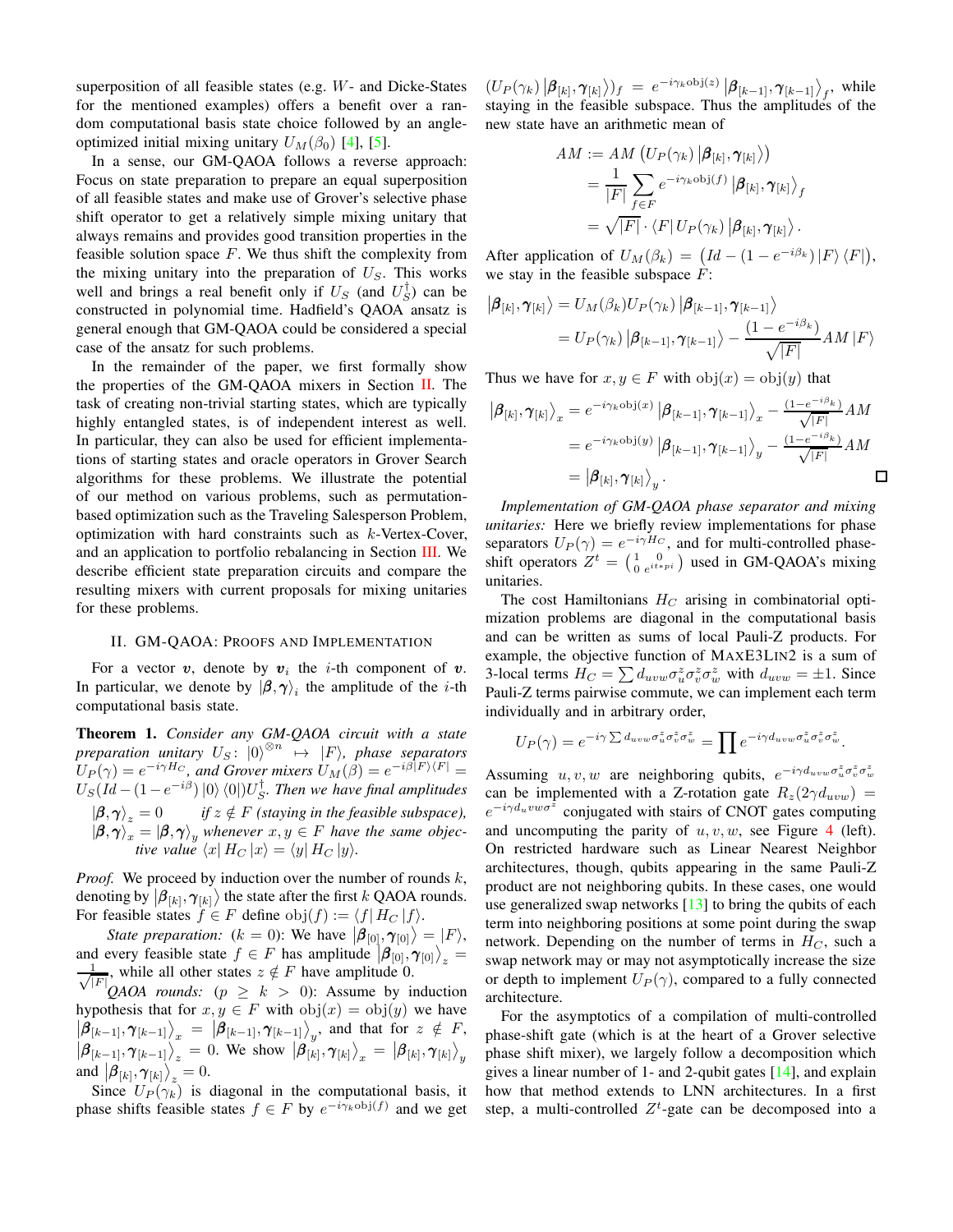

<span id="page-4-1"></span>Fig. 4. (left) Implementation of a phase separator  $U_P(\gamma) = e^{-i\gamma H_C}$  for a cost Hamiltonian  $H_C = \sigma_1^z \sigma_3^z \sigma_4^z + \sigma_2^z \sigma_5^z \sigma_6^z$  using a swap network, parity computing CNOT stairs and Z-Rotations  $R_z(2\gamma)$ . (right) O gates and a constant number of Multi-Toffoli and Increment gates, both of which can be further compiled into a linear number of 1- and 2-qubit gates.

constant number of Multi-Toffoli, Increment/Decrement and single-qubit  $Z^{t/2^i}$  gates, see Figure [4](#page-4-1) (right). The Multi-Toffoli gates are interleaved, hence to compile them down to 1- and 2-qubit gates, we can make use of the qubits between the controls as "borrowed" ancillas, which need to be returned to their state. This can be done for each Multi-Toffoli with a linear number of 1- and 2-qubit gates [\[15\]](#page-9-14). At the point where the Increment and the Decrement gate come into play, the bottom qubit is "freed up" and can be used as a borrowed ancilla as well. With this, we can split an Increment (or a Decrement) gate again into a constant number of Increments and Multi-Toffolis on half the number of qubits [\[16\]](#page-9-15). As the Increment and the Decrement gate are only used to implement relative phase shifts, one may change the actual order of the wires (as long as the increment follows the original order) – in this way interleaving the Multi-Toffolis and Increments again with wires of borrowable ancillas. Using these borrowable qubits again enables compilation into a linear number of 1- and 2-qubit gates [\[16\]](#page-9-15), using similar ideas as the Van Rentergem adder  $[17]$ . We remark that by using additional zeroed ancilla qubits, the constant factors of such a construction can significantly be reduced. In summary, we have:

<span id="page-4-2"></span>**Theorem 2.** *Given a state preparation unitary*  $U_S$ :  $|0\rangle^{\otimes n} \mapsto$  $|F\rangle$ *, the size and depth of a Grover mixing unitary*  $U_M(\beta)$  =  $e^{-i\beta|F\rangle\langle F|} = U_S(Id - (1 - e^{-i\beta}) |0\rangle\langle 0|) U_S^{\dagger}$  are bounded by  $O(U<sub>S</sub> + n)$ , even on Linear Nearest Neighbor architectures.

## III. APPLICATIONS

<span id="page-4-0"></span>In this section, we illustrate the potential of GM-QAOA on three different problem types: Optimization problems with non-intersecting constraints such as MAX K-VERTEXCOVER (with a single equality constraint), permutation-based optimization problems such as the Traveling Salesperson Problem (TSP), and applications to discrete portfolio rebalancing.

To this end, we present for each type a construction of an efficient state preparation unitary  $U<sub>S</sub>$  that prepares an equal superposition of all feasible states,  $U_S |0...0\rangle =$ √ 1  $|F|$  $\sum_{x \in F} |x\rangle$ . We then compare the resulting Grover Mixer with other Mixers, in terms of circuit size and depth as well as structure and quality of the Mixer.

In our constructions, we make use of a recent result [\[9\]](#page-9-8) on the preparation of Dicke states  $|D_k^n\rangle$ , which are equal superpositions of all  $\binom{n}{k}$  many *n*-qubit computational basis states x with Hamming weight  $HW(x) = k$ :

<span id="page-4-4"></span>**Theorem 3** (Theorem 1 in [\[9\]](#page-9-8)). *Dicke states*  $|D_k^n\rangle$  *can be prepared with a circuit of size*  $\mathcal{O}(n \cdot k)$  *and depth*  $\mathcal{O}(n)$ *, even on Linear Nearest Neighbor architectures.*

In particular, that construction gives a linear-depth and size circuit to construct  $W_n$ -states (symmetric *n*-qubit states of Hamming weight 1) and can also be used to prepare arbitrary symmetric states with maximum Hamming weight k.

*Application Outline:* In the following subsections, we study MAX K-VERTEXCOVER, the Traveling Salesperson Problem and Portfolio Rebalancing. For each of these three applications, we give

- a short introduction and the problem encoding,
- an explicit construction of the state preparation unitary  $U<sub>S</sub>$ , including clickable links to interactive implementations with the drag-and-drop quantum circuit simulator Quirk [\(www.algassert.com/quirk\)](www.algassert.com/quirk),
- a discussion of improvements over other approaches,
- and possible generalizations.

## *A. Max k-VertexCover*

We used  $k$ -Vertex Cover as our running example when introducing GM-QAOA in Section [I-A](#page-0-0) giving a formal definition. The problem is finding a subset  $V'$  of exactly k vertices from a given graph, such that the number of edges with at least one end point in  $V'$  is maximized.

*1) Problem encoding:* We let each vertex be represented by a binary variable  $x_j$ , where  $x_j = 1$  if it is in the subset and  $x_j = 0$  otherwise for solution x. The objective function is given in graph form in Eq. [1.](#page-0-1) To express this in unitary form, we set

<span id="page-4-3"></span>
$$
C(x) = \sum_{(v_j, v_l) \in E} \text{OR}(x_j, x_l)
$$
  
= 
$$
\sum_{(v_j, v_l) \in E} 1 - (1 - x_j)(1 - x_l)
$$
 (4)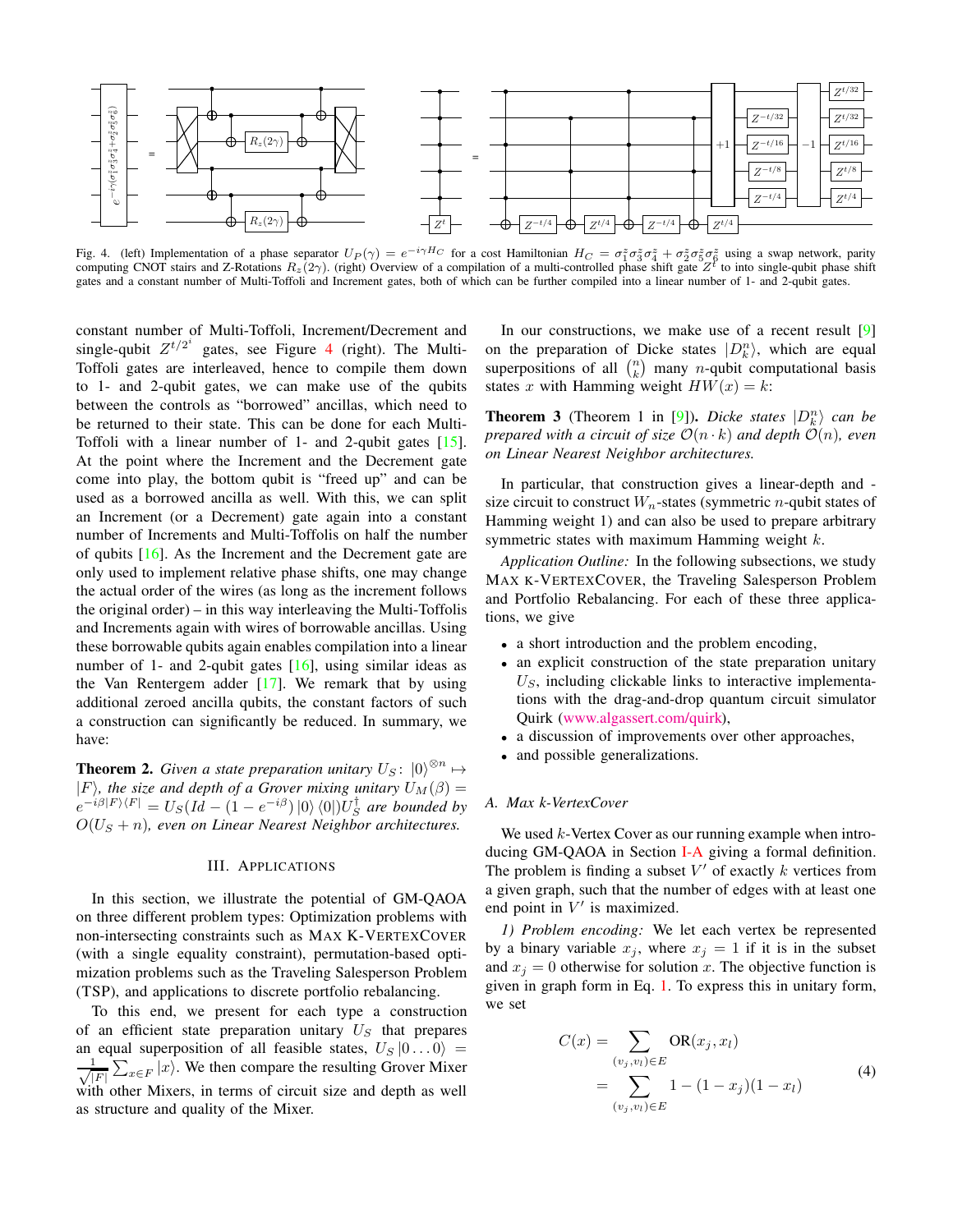Using the transformation  $x_j \mapsto (1-\sigma_j^z)/2$ , the phase separator Hamiltonian becomes:

$$
H_C = \frac{1}{4} \sum_{(v_j, v_l) \in E} 3I - \sigma_j^z \sigma_l^z - \sigma_j^z - \sigma_l^z. \tag{5}
$$

As  $H_C$  simply consists of mutually commuting 1- and 2local terms which are diagonal in the computational basis, the implementation of the corresponding Phase separator unitary  $U_P(\gamma) = e^{-i\gamma H_C}$  is straightforward.

*2) State preparation:* Since the set F of feasible solutions contains exactly all solutions  $x$  of Hamming weight  $k$ , we can use the Dicke state construction referenced in the previous section to create unitary  $U<sub>S</sub>$ . As Dicke states can be prepared with  $O(nk)$  gates in  $O(n)$  depth (see, e.g. the preparation of  $|D_3^5\rangle$  in an [interactive example\)](https://algassert.com/quirk#circuit=%7B%22cols%22%3A%5B%5B1%2C1%2C%22X%22%2C%22X%22%2C%22X%22%5D%2C%5B%22Chance%22%2C%22Chance%22%2C%22Chance%22%2C%22Chance%22%2C%22Chance%22%5D%2C%5B%22Chance5%22%5D%2C%5B1%2C1%2C1%2C%22%E2%80%A2%22%2C%22X%22%5D%2C%5B1%2C1%2C1%2C%22~sqrt15%22%2C%22%E2%80%A2%22%5D%2C%5B1%2C1%2C1%2C%22%E2%80%A2%22%2C%22X%22%5D%2C%5B1%2C1%2C%22%E2%80%A2%22%2C1%2C%22X%22%5D%2C%5B1%2C1%2C%22~sqrt25%22%2C%22%E2%80%A2%22%2C%22%E2%80%A2%22%5D%2C%5B1%2C1%2C%22%E2%80%A2%22%2C1%2C%22X%22%5D%2C%5B1%2C%22%E2%80%A2%22%2C1%2C1%2C%22X%22%5D%2C%5B1%2C%22~sqrt35%22%2C%22%E2%80%A2%22%2C1%2C%22%E2%80%A2%22%5D%2C%5B1%2C%22%E2%80%A2%22%2C1%2C1%2C%22X%22%5D%2C%5B%22Chance5%22%5D%2C%5B1%2C1%2C%22%E2%80%A2%22%2C%22X%22%5D%2C%5B1%2C1%2C%22~sqrt14%22%2C%22%E2%80%A2%22%5D%2C%5B1%2C1%2C%22%E2%80%A2%22%2C%22X%22%5D%2C%5B1%2C%22%E2%80%A2%22%2C1%2C%22X%22%5D%2C%5B1%2C%22~sqrt24%22%2C%22%E2%80%A2%22%2C%22%E2%80%A2%22%5D%2C%5B1%2C%22%E2%80%A2%22%2C1%2C%22X%22%5D%2C%5B%22%E2%80%A2%22%2C1%2C1%2C%22X%22%5D%2C%5B%22~sqrt34%22%2C%22%E2%80%A2%22%2C1%2C%22%E2%80%A2%22%5D%2C%5B%22%E2%80%A2%22%2C1%2C1%2C%22X%22%5D%2C%5B%22Chance5%22%5D%2C%5B1%2C%22%E2%80%A2%22%2C%22X%22%5D%2C%5B1%2C%22~sqrt13%22%2C%22%E2%80%A2%22%5D%2C%5B1%2C%22%E2%80%A2%22%2C%22X%22%5D%2C%5B%22%E2%80%A2%22%2C1%2C%22X%22%5D%2C%5B%22~sqrt23%22%2C%22%E2%80%A2%22%2C%22%E2%80%A2%22%5D%2C%5B%22%E2%80%A2%22%2C1%2C%22X%22%5D%2C%5B%22Chance5%22%5D%2C%5B%22%E2%80%A2%22%2C%22X%22%5D%2C%5B%22~sqrt12%22%2C%22%E2%80%A2%22%5D%2C%5B%22%E2%80%A2%22%2C%22X%22%5D%2C%5B%22Chance5%22%5D%5D%2C%22gates%22%3A%5B%7B%22id%22%3A%22~sqrt12%22%2C%22name%22%3A%22%E2%88%9A1%2F2%22%2C%22matrix%22%3A%22%7B%7B%E2%88%9A%C2%BD%2C-%E2%88%9A%C2%BD%7D%2C%7B%E2%88%9A%C2%BD%2C%E2%88%9A%C2%BD%7D%7D%22%7D%2C%7B%22id%22%3A%22~sqrt13%22%2C%22name%22%3A%22%E2%88%9A1%2F3%22%2C%22matrix%22%3A%22%7B%7B%E2%88%9A%E2%85%93%2C-%E2%88%9A%E2%85%94%7D%2C%7B%E2%88%9A%E2%85%94%2C%E2%88%9A%E2%85%93%7D%7D%22%7D%2C%7B%22id%22%3A%22~sqrt23%22%2C%22name%22%3A%22%E2%88%9A2%2F3%22%2C%22matrix%22%3A%22%7B%7B%E2%88%9A%E2%85%94%2C-%E2%88%9A%E2%85%93%7D%2C%7B%E2%88%9A%E2%85%93%2C%E2%88%9A%E2%85%94%7D%7D%22%7D%2C%7B%22id%22%3A%22~sqrt14%22%2C%22name%22%3A%22%E2%88%9A1%2F4%22%2C%22matrix%22%3A%22%7B%7B%C2%BD%2C-%E2%88%9A%C2%BE%7D%2C%7B%E2%88%9A%C2%BE%2C%C2%BD%7D%7D%22%7D%2C%7B%22id%22%3A%22~sqrt24%22%2C%22name%22%3A%22%E2%88%9A2%2F4%22%2C%22matrix%22%3A%22%7B%7B%E2%88%9A%C2%BD%2C-%E2%88%9A%C2%BD%7D%2C%7B%E2%88%9A%C2%BD%2C%E2%88%9A%C2%BD%7D%7D%22%7D%2C%7B%22id%22%3A%22~sqrt34%22%2C%22name%22%3A%22%E2%88%9A3%2F4%22%2C%22matrix%22%3A%22%7B%7B%E2%88%9A%C2%BE%2C-%C2%BD%7D%2C%7B%C2%BD%2C%E2%88%9A%C2%BE%7D%7D%22%7D%2C%7B%22id%22%3A%22~sqrt15%22%2C%22name%22%3A%22%E2%88%9A1%2F5%22%2C%22matrix%22%3A%22%7B%7B%E2%88%9A%E2%85%95%2C-%E2%88%9A%E2%85%98%7D%2C%7B%E2%88%9A%E2%85%98%2C%E2%88%9A%E2%85%95%7D%7D%22%7D%2C%7B%22id%22%3A%22~sqrt25%22%2C%22name%22%3A%22%E2%88%9A2%2F5%22%2C%22matrix%22%3A%22%7B%7B%E2%88%9A%E2%85%96%2C-%E2%88%9A%E2%85%97%7D%2C%7B%E2%88%9A%E2%85%97%2C%E2%88%9A%E2%85%96%7D%7D%22%7D%2C%7B%22id%22%3A%22~sqrt35%22%2C%22name%22%3A%22%E2%88%9A3%2F5%22%2C%22matrix%22%3A%22%7B%7B%E2%88%9A%E2%85%97%2C-%E2%88%9A%E2%85%96%7D%2C%7B%E2%88%9A%E2%85%96%2C%E2%88%9A%E2%85%97%7D%7D%22%7D%2C%7B%22id%22%3A%22~sqrt45%22%2C%22name%22%3A%22%E2%88%9A4%2F5%22%2C%22matrix%22%3A%22%7B%7B%E2%88%9A%E2%85%98%2C-%E2%88%9A%E2%85%95%7D%2C%7B%E2%88%9A%E2%85%95%2C%E2%88%9A%E2%85%98%7D%7D%22%7D%2C%7B%22id%22%3A%22~SCS21%22%2C%22name%22%3A%22SCS2%2C1%22%2C%22circuit%22%3A%7B%22cols%22%3A%5B%5B%22%E2%80%A2%22%2C%22X%22%5D%2C%5B%22~sqrt12%22%2C%22%E2%80%A2%22%5D%2C%5B%22%E2%80%A2%22%2C%22X%22%5D%5D%7D%7D%2C%7B%22id%22%3A%22~SCS32%22%2C%22name%22%3A%22SCS3%2C2%22%2C%22circuit%22%3A%7B%22cols%22%3A%5B%5B1%2C%22%E2%80%A2%22%2C%22X%22%5D%2C%5B1%2C%22~sqrt13%22%2C%22%E2%80%A2%22%5D%2C%5B1%2C%22%E2%80%A2%22%2C%22X%22%5D%2C%5B%22%E2%80%A2%22%2C1%2C%22X%22%5D%2C%5B%22~sqrt23%22%2C%22%E2%80%A2%22%2C%22%E2%80%A2%22%5D%2C%5B%22%E2%80%A2%22%2C1%2C%22X%22%5D%5D%7D%7D%2C%7B%22id%22%3A%22~SCS43%22%2C%22name%22%3A%22SCS4%2C3%22%2C%22circuit%22%3A%7B%22cols%22%3A%5B%5B1%2C1%2C%22%E2%80%A2%22%2C%22X%22%5D%2C%5B1%2C1%2C%22~sqrt14%22%2C%22%E2%80%A2%22%5D%2C%5B1%2C1%2C%22%E2%80%A2%22%2C%22X%22%5D%2C%5B1%2C%22%E2%80%A2%22%2C1%2C%22X%22%5D%2C%5B1%2C%22~sqrt24%22%2C%22%E2%80%A2%22%2C%22%E2%80%A2%22%5D%2C%5B1%2C%22%E2%80%A2%22%2C1%2C%22X%22%5D%2C%5B%22%E2%80%A2%22%2C1%2C1%2C%22X%22%5D%2C%5B%22~sqrt34%22%2C%22%E2%80%A2%22%2C1%2C%22%E2%80%A2%22%5D%2C%5B%22%E2%80%A2%22%2C1%2C1%2C%22X%22%5D%5D%7D%7D%2C%7B%22id%22%3A%22~SCS53%22%2C%22name%22%3A%22SCS5%2C3%22%2C%22circuit%22%3A%7B%22cols%22%3A%5B%5B1%2C1%2C%22%E2%80%A2%22%2C%22X%22%5D%2C%5B1%2C1%2C%22~sqrt15%22%2C%22%E2%80%A2%22%5D%2C%5B1%2C1%2C%22%E2%80%A2%22%2C%22X%22%5D%2C%5B1%2C%22%E2%80%A2%22%2C1%2C%22X%22%5D%2C%5B1%2C%22~sqrt25%22%2C%22%E2%80%A2%22%2C%22%E2%80%A2%22%5D%2C%5B1%2C%22%E2%80%A2%22%2C1%2C%22X%22%5D%2C%5B%22%E2%80%A2%22%2C1%2C1%2C%22X%22%5D%2C%5B%22~sqrt35%22%2C%22%E2%80%A2%22%2C1%2C%22%E2%80%A2%22%5D%2C%5B%22%E2%80%A2%22%2C1%2C1%2C%22X%22%5D%5D%7D%7D%2C%7B%22id%22%3A%22~SCS54%22%2C%22name%22%3A%22SCS5%2C4%22%2C%22circuit%22%3A%7B%22cols%22%3A%5B%5B1%2C1%2C1%2C%22%E2%80%A2%22%2C%22X%22%5D%2C%5B1%2C1%2C1%2C%22~sqrt15%22%2C%22%E2%80%A2%22%5D%2C%5B1%2C1%2C1%2C%22%E2%80%A2%22%2C%22X%22%5D%2C%5B1%2C1%2C%22%E2%80%A2%22%2C1%2C%22X%22%5D%2C%5B1%2C1%2C%22~sqrt25%22%2C%22%E2%80%A2%22%2C%22%E2%80%A2%22%5D%2C%5B1%2C1%2C%22%E2%80%A2%22%2C1%2C%22X%22%5D%2C%5B1%2C%22%E2%80%A2%22%2C1%2C1%2C%22X%22%5D%2C%5B1%2C%22~sqrt35%22%2C%22%E2%80%A2%22%2C1%2C%22%E2%80%A2%22%5D%2C%5B1%2C%22%E2%80%A2%22%2C1%2C1%2C%22X%22%5D%2C%5B%22%E2%80%A2%22%2C1%2C1%2C1%2C%22X%22%5D%2C%5B%22~sqrt45%22%2C%22%E2%80%A2%22%2C1%2C1%2C%22%E2%80%A2%22%5D%2C%5B%22%E2%80%A2%22%2C1%2C1%2C1%2C%22X%22%5D%5D%7D%7D%2C%7B%22id%22%3A%22~U53%22%2C%22name%22%3A%22U5%2C3%22%2C%22circuit%22%3A%7B%22cols%22%3A%5B%5B1%2C%22~SCS53%22%5D%2C%5B%22~SCS43%22%5D%2C%5B%22~SCS32%22%5D%2C%5B%22~SCS21%22%5D%5D%7D%7D%5D%7D ), according to Theorem [2](#page-4-2) so can a Grover mixer based on Dicke state preparation.

*3) Improvement:* Previous approaches in QAOA problems with Hamming weight equality constraints have looked at mixing unitaries based on XY-Hamiltonians  $\sigma_i^x \sigma_j^x + \sigma_i^y \sigma_j^y$ , namely a ring mixer and a complete mixer, named after the pairs of qubits on which the Hamiltonian acts:

$$
H_{XY\text{-Ring}} = \sum_{i} \sigma_i^x \sigma_{i+1}^x + \sigma_i^y \sigma_{i+1}^y
$$

$$
H_{XY\text{-Clique}} = \sum_{i < j} \sigma_i^x \sigma_j^x + \sigma_i^y \sigma_j^y
$$

 $\overline{1}$ 

The corresponding mixing unitaries  $e^{-i\beta H_{XY\text{-Ring}}}, e^{-i\beta H_{XY\text{-Clique}}}$ both preserve the feasible subspace but provide different transitions between feasible states, due to the "better connectivity" of the complete graph mixing Hamiltonian. An experimental study on instances of MAX-K-VERTEXCOVER [\[5\]](#page-9-4) has shown that QAOA with a complete mixer outperforms QAOA with a ring mixer, with the advantage most prominent for an intermediate number of QAOA rounds, and for Dicke states as starting states (compared to starting in a random but fixed classical Hamming weight  $k$  state followed by an initial mixer, cf. Figure [3\)](#page-2-1). Qualitatively similar results have been found for the MAX-K-COLORABLE SUBGRAPH problem, in which the color of each vertex is encoded in a one-hot-encoding on which an  $XY$ -mixer acts [\[4\]](#page-9-3).

While  $H_{XY\text{-Clique}}$  outperforms  $H_{XY\text{-Ring}}$ , an analytical solution of the  $XY$ -model on a complete graph is not known, hence an exact implementation of  $e^{-i\beta H_{XY}$ -Clique seems out of reach. An implementation which is equivalent in the Hamming weight 1 and Hamming weight  $n-1$  subspaces is known, but as such only applicable to MAX-K-COLORABLE SUBGRAPH and not to MAX-K-VERTEXCOVER. On the other hand, taking a fermionic view at the  $H_{XY\text{-}Ring}$  Hamiltonian one gets quadratic fermionic couplings which can be diagonalized using a Fermionic Fast Fourier Transform [\[4\]](#page-9-3), which can be implemented in quadratic size and linear depth on Linear Nearest Neighbor architectures using a Givens-rotation network [\[18\]](#page-9-17).

Our Grover mixer  $U_M(\beta) = e^{-i\beta H_{GM}} = e^{-i\beta |F\rangle\langle F|}$ can close this gap, combining better connectivity between feasible states in the mixing Hamiltonian as well as exact implementability in linear depth on LNN architectures. For a comparison of  $H_{GM}$  with  $H_{XY\text{-Ring}}$  and  $H_{XY\text{-}\text{Clique}}$ , we can consider the actions of all three mixing unitaries *in the feasible suspace* by looking at the three mixing Hamiltonians restricted to the feasible subspace  $F$ . These are (up to constant factors)

$$
H_{XY\text{-Ring}}|_F \cong \sum_{x,y \in F, \ BSD(x,y)=1} |x\rangle \langle y|
$$

$$
H_{XY\text{-Clique}}|_F \cong \sum_{x,y \in F, \ HD(x,y)=2} |x\rangle \langle y|
$$

$$
H_{GM} \cong \sum_{x,y \in F} |x\rangle \langle y|
$$

where  $BSD(x, y)$  is the Bubble Sort distance and  $HD(x, y)$ is the Hamming distance between strings  $x$  and  $y$ . As any two binary strings of the same Hamming weight with Bubble Sort distance 1 must have Hamming distance 2,  $H_{XY\text{-}Clique}|_F$ sums over a superset of  $H_{XY\text{-}Ring}|_F$  and  $H_{GM}$  over a superset of  $H_{XY\text{-}\text{Clique}}|_F$ , with  $H_{GM}$  having full connectivity between feasible states while still having an  $O(n)$  depth circuit implementation for its mixer, combining the advantages of the other two mixing Hamiltonians.

*4) Generalization:* The state preparation and mixer of GM-QAOA for MAX-K-VERTEXCOVER are immediately applicable to other solution-size equality constraint optimization problems such as DENSEST-K-SUBGRAPH or MAX-K-SETCOVER. However, consideration has to be given to the complexity of the cost Hamiltonians – in the former case, the terms stay 2 local (as the OR of MAX-K-VERTEXCOVER in Equation [\(4\)](#page-4-3) is replaced by an AND), but for MAX-K-SETCOVER the locality as well as the number of terms in  $H_C$  might be large (albeit still polynomial in the problem size).

## *B. Traveling Salesperson Problem*

In permutation-based  $NP$  optimization problems the task is to find a minimum/maximum objective value over all permutations of the input. For example, in the Traveling Salesperson Problem, we are given  $n$  cities with a distance function  $d: [n] \times [n] \rightarrow \mathbb{R}_{\geq 0}$  between each pair of cities. The goal is to find a tour through all cities that minimizes (approximately or exactly) the total travel distance along the tour.

*1) Problem encoding:* Such a tour is given as a permutation  $\tau : [n] \rightarrow [n]$  of the input cities, and we get a minimization problem over all permutations in the symmetric group  $S_n$ :

$$
\min_{\tau \in S_n} \sum_{k=1}^n d(\tau^{-1}(k), \tau^{-1}(k+1)).
$$

We can represent a permutation  $\tau$  by a permutation matrix, i.e. a matrix which has exactly one "1" entry per column and per row (and "0"-entries otherwise). Here, a "1" entry in row  $r$  and column  $c$  denotes city  $c$  appearing at the  $r$ -th position of the tour. Equivalently, we may consider  $\tau$  as a bitstring  $x =$  $x_{n^2-1}$ ...  $x_1x_0$  (with 0-based indexing), where the r-th group of *n* bits denotes a one-hot-encoding of  $\tau^{-1}(r)$ , meaning that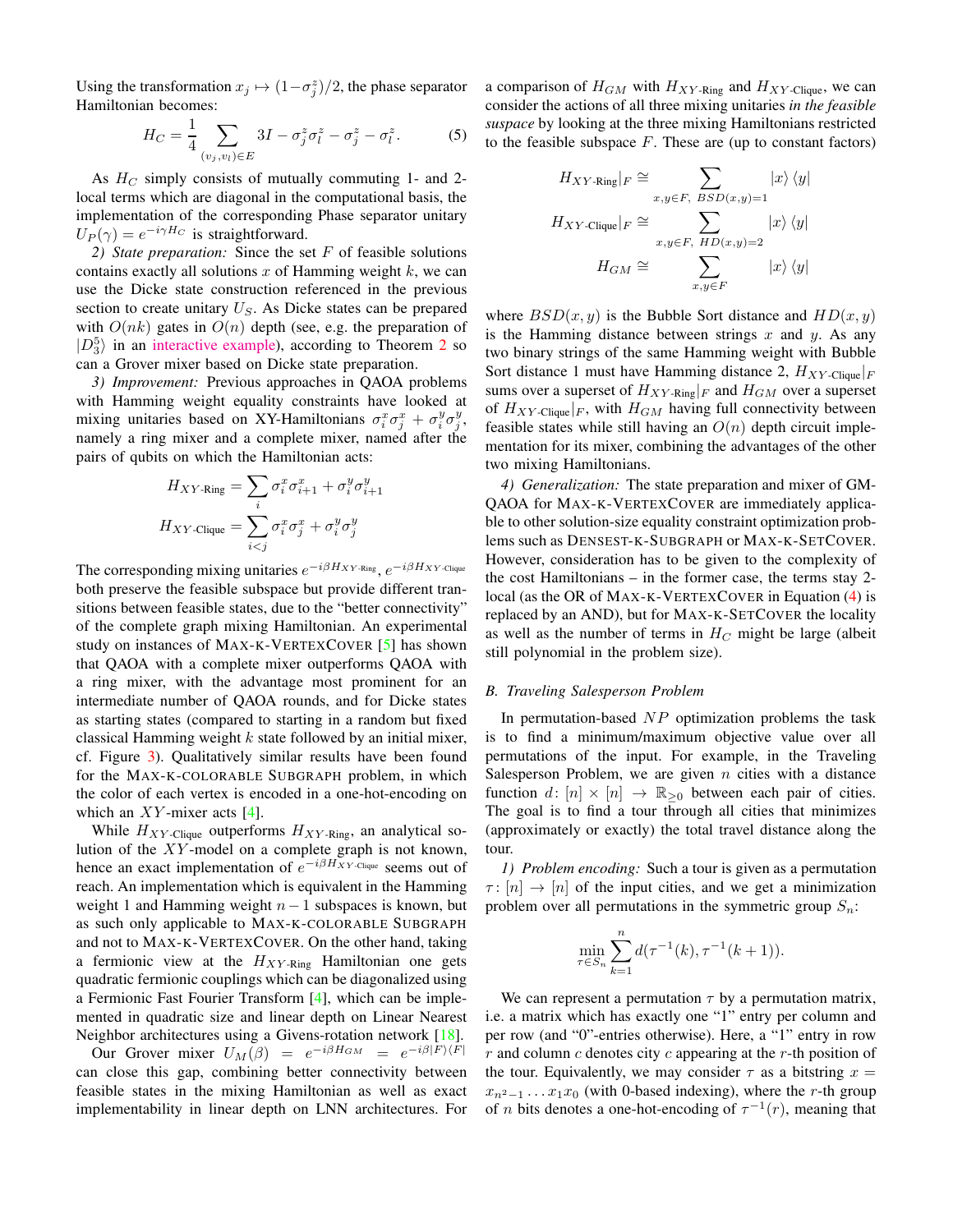

<span id="page-6-0"></span>Fig. 5. State Preparation  $U_S$ : (left) Initialization of the first row in a  $W_4$ -state and  $|1111\rangle$  in the bitmask in the last row, followed by a bitmask update. (middle) Swapping a  $W_3$ -state from the third row into the second row, controlled on the bitmask, followed by a bitmask update. (right) Direct  $W_2$ -state generation in the third row, controlled on the bitmask, followed by a bitmask update. At the end, the row constraint of the fourth row is also satisfied.

city  $\tau^{-1}(r)$  is mapped to the r-th position in the tour. Hence we can express the symmetric group as:

$$
S_n = \{x \mid x = x_{n^2 - 1} \dots x_1 x_0 \text{ such that}
$$
  
\n
$$
\forall 0 \le c < n: \sum_{j \equiv c \bmod n} x_j = 1 \text{ (col. constraints)}
$$
  
\n
$$
\forall 0 \le r < n: \sum_{\lfloor i/n \rfloor = r} x_i = 1 \text{ (row constraints)}
$$

Using this definition and computational basis states  $x \in S_n$ on  $n^2$  qubits we get a cost Hamiltonian

$$
H_C = \sum_{i=0}^{n-1} \sum_{u=0}^{n-1} \sum_{v=0}^{n-1} d(u,v) \sigma_{i,n+u}^z \sigma_{(i+1)\cdot n+v}^z,
$$
 (6)

adding a distance of  $d(u, v)$  once if and only if city v is visited directly after city u. As  $H_C$  simply consists of mutually commuting 2-local terms which are diagonal in the computational basis, the implementation of the corresponding Phase separator unitary  $U_P(\gamma) = e^{-i\gamma H_C}$  is straightforward.

*2) State preparation:* We now give an efficient circuit for a state preparation unitary  $U_S$  creating an equal superposition of all *n*! permutations in  $S_n$  with  $U_S |0\rangle^{\otimes n^2} = \frac{1}{\sqrt{n}}$  $\frac{1}{n!} \sum_{x \in S_n} |x\rangle.$ We construct this superposition constructively row by row, such that after processing k rows our states satisfies *all* column constraints as well as the *first* k row constraints. In order for the column constraints to match up, we use the  $n$  qubits of the last row as a *bitmask* of the yet unoccupied columns, i.e. we get an equal superposition of all  $\frac{n!}{k!}$  terms in the set

$$
\{x \mid x = x_{n^2 - 1} \dots x_1 x_0 \text{ such that}
$$
  
\n
$$
\forall 0 \le c < n: \sum_{j \equiv c \bmod n} x_j = 1 \qquad \text{(col. constraints)}
$$
  
\n
$$
\forall 0 < r < k: \sum_{j \equiv c \bmod n} x_j = 1 \qquad \text{(row constraints)}
$$

$$
\forall 0 \le r < k: \sum_{\lfloor i/n \rfloor = r} x_i = 1 \qquad \text{(row constraints)}
$$
\n
$$
r = n - 1: \sum_{\lfloor i/n \rfloor = r} x_i = n - k \qquad \text{(bitmask)}
$$

(Note that for  $k = n-1$  we already get the set  $S_n$ .) Inductively, the  $k$ -th row is processed in two steps, illustrated for all rows in Figure [5:](#page-6-0)

- First, the row constraint for the new row is satisfied.
- Next, the bitmask in the last row is updated.

In more detail, before adding the row of index  $k - 1$ , the bitmask row designates (in superposition) the  $n-k+1$  columns of the permutation matrix in which a "1" may still be entered. For the very first row (Figure [5](#page-6-0) left), the bitmask will simply be  $|1\rangle^{\otimes n}$ , and we easily create a  $W_n$ -state on the first *n* qubits. For the second last row of index  $n - 2$  (Figure [5](#page-6-0) right), the bitmask is a superposition of all  $n$ -qubit states of Hamming weight 2, hence for each of the  $\binom{n}{2}$  possibilities we use a 2-controlled  $W_2$ -state preparation on the respective columns.

For any row of index  $k - 1$  in-between, such a directly controlled  $W_{n-k+1}$ -state preparations would result in  $\binom{n}{n-k+1}$ many controlled operations. Instead, by using the following row  $k$  as an ancilla row, we can significantly reduce the number of operations. To this end, we generate a  $W_{n-k+1}$ state on the last  $n - k + 1$  qubits of row k, and swap these qubits into the correct places in row  $k - 1$  (Figure [5](#page-6-0) middle). This is done with

• *n* controlled swaps (for  $0 \le i < n$  swapping qubits  $kn-1$ and  $(k-1)n+i$ , controlled by qubit  $(n-1)n+i$ ,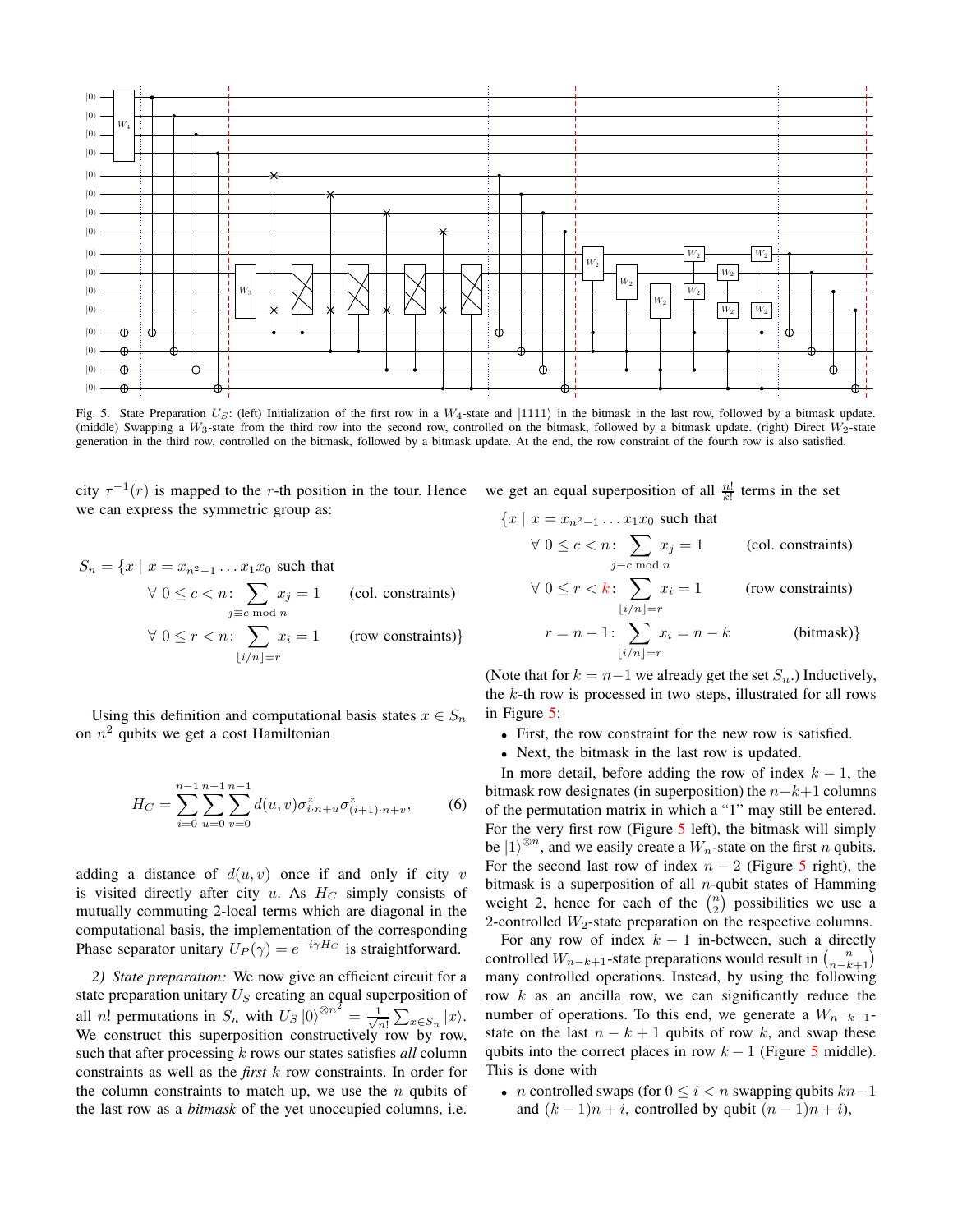• each followed by a controlled cyclic rotation of the last  $n - k + 1$  qubits of row k (controlled by the same qubit  $(n-1)n + i$ .

The controls come from the bitmask register, hence exactly  $n - k + 1$  of these operations will be executed, at which point row k is again in the state  $|0\rangle^{\otimes n}$ . For each row, after adding the new row constraint, we update the bitmask with  $n$  CNOT gates, for  $0 \le i \le n$  resetting qubit  $(n-1)n + i$  controlled on qubit  $(k - 1)n + i$ .

Circuit implementations in Quirk can be found [here \(for](https://algassert.com/quirk#circuit=%7B%22cols%22%3A%5B%5B%22~bo2r%22%2C1%2C1%2C1%2C1%2C1%2C1%2C1%2C1%2C1%2C1%2C1%2C%22X%22%2C%22X%22%2C%22X%22%2C%22X%22%5D%2C%5B%22Chance4%22%2C1%2C1%2C1%2C%22Chance4%22%2C1%2C1%2C1%2C%22Chance4%22%2C1%2C1%2C1%2C%22Chance4%22%5D%2C%5B%22%E2%80%A2%22%2C1%2C1%2C1%2C1%2C1%2C1%2C1%2C1%2C1%2C1%2C1%2C%22X%22%5D%2C%5B1%2C%22%E2%80%A2%22%2C1%2C1%2C1%2C1%2C1%2C1%2C1%2C1%2C1%2C1%2C1%2C%22X%22%5D%2C%5B1%2C1%2C%22%E2%80%A2%22%2C1%2C1%2C1%2C1%2C1%2C1%2C1%2C1%2C1%2C1%2C1%2C%22X%22%5D%2C%5B1%2C1%2C1%2C%22%E2%80%A2%22%2C1%2C1%2C1%2C1%2C1%2C1%2C1%2C1%2C1%2C1%2C1%2C%22X%22%5D%2C%5B%22Chance4%22%2C1%2C1%2C1%2C%22Chance4%22%2C1%2C1%2C1%2C%22Chance4%22%2C1%2C1%2C1%2C%22Chance4%22%5D%2C%5B1%2C1%2C1%2C1%2C1%2C1%2C1%2C1%2C1%2C%22~94a8%22%5D%2C%5B1%2C1%2C1%2C1%2C1%2C1%2C1%2C1%2C1%2C%22Chance3%22%5D%2C%5B1%2C1%2C1%2C1%2C%22Swap%22%2C1%2C1%2C1%2C1%2C1%2C1%2C%22Swap%22%2C%22%E2%80%A2%22%5D%2C%5B1%2C1%2C1%2C1%2C1%2C1%2C1%2C1%2C1%2C%22%3C%3C3%22%2C1%2C1%2C%22%E2%80%A2%22%5D%2C%5B1%2C1%2C1%2C1%2C1%2C%22Swap%22%2C1%2C1%2C1%2C1%2C1%2C%22Swap%22%2C1%2C%22%E2%80%A2%22%5D%2C%5B1%2C1%2C1%2C1%2C1%2C1%2C1%2C1%2C1%2C%22%3C%3C3%22%2C1%2C1%2C1%2C%22%E2%80%A2%22%5D%2C%5B1%2C1%2C1%2C1%2C1%2C1%2C%22Swap%22%2C1%2C1%2C1%2C1%2C%22Swap%22%2C1%2C1%2C%22%E2%80%A2%22%5D%2C%5B1%2C1%2C1%2C1%2C1%2C1%2C1%2C1%2C1%2C%22%3C%3C3%22%2C1%2C1%2C1%2C1%2C%22%E2%80%A2%22%5D%2C%5B1%2C1%2C1%2C1%2C1%2C1%2C1%2C%22Swap%22%2C1%2C1%2C1%2C%22Swap%22%2C1%2C1%2C1%2C%22%E2%80%A2%22%5D%2C%5B1%2C1%2C1%2C1%2C1%2C1%2C1%2C1%2C1%2C%22%3C%3C3%22%2C1%2C1%2C1%2C1%2C1%2C%22%E2%80%A2%22%5D%2C%5B%22Chance4%22%2C1%2C1%2C1%2C%22Chance4%22%2C1%2C1%2C1%2C%22Chance4%22%2C1%2C1%2C1%2C%22Chance4%22%5D%2C%5B1%2C1%2C1%2C1%2C%22%E2%80%A2%22%2C1%2C1%2C1%2C1%2C1%2C1%2C1%2C%22X%22%5D%2C%5B1%2C1%2C1%2C1%2C1%2C%22%E2%80%A2%22%2C1%2C1%2C1%2C1%2C1%2C1%2C1%2C%22X%22%5D%2C%5B1%2C1%2C1%2C1%2C1%2C1%2C%22%E2%80%A2%22%2C1%2C1%2C1%2C1%2C1%2C1%2C1%2C%22X%22%5D%2C%5B1%2C1%2C1%2C1%2C1%2C1%2C1%2C%22%E2%80%A2%22%2C1%2C1%2C1%2C1%2C1%2C1%2C1%2C%22X%22%5D%2C%5B%22Chance4%22%2C1%2C1%2C1%2C%22Chance4%22%2C1%2C1%2C1%2C%22Chance4%22%2C1%2C1%2C1%2C%22Chance4%22%5D%2C%5B1%2C1%2C1%2C1%2C1%2C1%2C1%2C1%2C%22~mv19%22%2C1%2C1%2C1%2C%22%E2%80%A2%22%2C%22%E2%80%A2%22%5D%2C%5B1%2C1%2C1%2C1%2C1%2C1%2C1%2C1%2C1%2C%22~mv19%22%2C1%2C1%2C1%2C%22%E2%80%A2%22%2C%22%E2%80%A2%22%5D%2C%5B1%2C1%2C1%2C1%2C1%2C1%2C1%2C1%2C1%2C1%2C%22~mv19%22%2C1%2C1%2C1%2C%22%E2%80%A2%22%2C%22%E2%80%A2%22%5D%2C%5B1%2C1%2C1%2C1%2C1%2C1%2C1%2C1%2C%22~bvbm%22%2C1%2C1%2C1%2C%22%E2%80%A2%22%2C1%2C%22%E2%80%A2%22%5D%2C%5B1%2C1%2C1%2C1%2C1%2C1%2C1%2C1%2C1%2C%22~bvbm%22%2C1%2C1%2C1%2C%22%E2%80%A2%22%2C1%2C%22%E2%80%A2%22%5D%2C%5B1%2C1%2C1%2C1%2C1%2C1%2C1%2C1%2C%22~plrr%22%2C1%2C1%2C1%2C%22%E2%80%A2%22%2C1%2C1%2C%22%E2%80%A2%22%5D%2C%5B%22Chance4%22%2C1%2C1%2C1%2C%22Chance4%22%2C1%2C1%2C1%2C%22Chance4%22%2C1%2C1%2C1%2C%22Chance4%22%5D%2C%5B1%2C1%2C1%2C1%2C1%2C1%2C1%2C1%2C%22%E2%80%A2%22%2C1%2C1%2C1%2C%22X%22%5D%2C%5B1%2C1%2C1%2C1%2C1%2C1%2C1%2C1%2C1%2C%22%E2%80%A2%22%2C1%2C1%2C1%2C%22X%22%5D%2C%5B1%2C1%2C1%2C1%2C1%2C1%2C1%2C1%2C1%2C1%2C%22%E2%80%A2%22%2C1%2C1%2C1%2C%22X%22%5D%2C%5B1%2C1%2C1%2C1%2C1%2C1%2C1%2C1%2C1%2C1%2C1%2C%22%E2%80%A2%22%2C1%2C1%2C1%2C%22X%22%5D%2C%5B%22Chance4%22%2C1%2C1%2C1%2C%22Chance4%22%2C1%2C1%2C1%2C%22Chance4%22%2C1%2C1%2C1%2C%22Chance4%22%5D%5D%2C%22gates%22%3A%5B%7B%22id%22%3A%22~590m%22%2C%22name%22%3A%22%E2%88%9A1%2F3%22%2C%22matrix%22%3A%22%7B%7B%E2%88%9A%E2%85%93%2C-%E2%88%9A%E2%85%94%7D%2C%7B%E2%88%9A%E2%85%94%2C%E2%88%9A%E2%85%93%7D%7D%22%7D%2C%7B%22id%22%3A%22~bo2r%22%2C%22name%22%3A%22W4%22%2C%22circuit%22%3A%7B%22cols%22%3A%5B%5B%22X%22%5D%2C%5B%22%E2%80%A2%22%2C%22H%22%5D%2C%5B%22X%22%2C%22%E2%80%A2%22%2C%22H%22%5D%2C%5B1%2C%22X%22%2C%22%E2%80%A2%22%5D%2C%5B%22%E2%80%A2%22%2C1%2C1%2C%22H%22%5D%2C%5B%22X%22%2C1%2C1%2C%22%E2%80%A2%22%5D%5D%7D%7D%2C%7B%22id%22%3A%22~94a8%22%2C%22name%22%3A%22W3%22%2C%22circuit%22%3A%7B%22cols%22%3A%5B%5B%22X%22%5D%2C%5B%22%E2%80%A2%22%2C%22~590m%22%5D%2C%5B%22X%22%2C%22%E2%80%A2%22%2C%22H%22%5D%2C%5B1%2C%22X%22%2C%22%E2%80%A2%22%5D%5D%7D%7D%2C%7B%22id%22%3A%22~mv19%22%2C%22name%22%3A%22W2%22%2C%22circuit%22%3A%7B%22cols%22%3A%5B%5B%22X%22%5D%2C%5B%22%E2%80%A2%22%2C%22H%22%5D%2C%5B%22X%22%2C%22%E2%80%A2%22%5D%5D%7D%7D%2C%7B%22id%22%3A%22~bvbm%22%2C%22name%22%3A%22W2)  $S_3$ ), and here (for  $S_4$ ). Finally, we note that there is a redundancy in the superposition of cyclically shifted permutations – they encode the same tour. One may circumvent this by choosing a fixed position in the first row, instead of generating a  $W_n$  state. We conclude:

**Theorem 4.** A state preparation unitary  $U<sub>S</sub>$  for an equal superposition of all permutations in  $S_n$ ,  $U_S$ :  $|0\rangle^{\otimes n^2}$  $\mapsto$  $|S_n|^{-1} \sum_{x \in S_n} |x\rangle$  can be implemented with  $O(n^3)$  gates in *depth* O(n 2 )*, even on Linear Nearest Neighbor architectures.*

*Proof.* We prove that the processing of each row can be implemented with  $O(n^2)$  gates in depth  $O(n)$ : For the second to last row, we have  $O(n^2)$  4-qubit gates, each of which can be implemented in constant size in parallel with  $\approx \frac{n}{2}$  other of these gates for a row depth of  $O(n)$ .

For all other rows, the process consist of a  $W$ -state generation and  $n$  controlled swaps and cyclic rotations.  $W$ -states can be implemented in  $O(n)$  size and depth, and cyclic rotations as well (via a stair of swaps between neighboring qubits). Hence these larger stair-shaped gates can be pushed together to overlap in depth, keeping a linear  $O(n)$  depth overall, even on LNN architectures.

Finally, to have the same asymptotics overall for LNN architectures, one can keep the bitmask register not in the bottom/last row, but always adjacent to the currently processed row. Shifting the bitmask register to lower rows over time needs an additional  $O(n^3)$  gates in  $O(n^2)$  depth in total, keeping the same asymptotics.  $\Box$ 

*3) Improvement:* In the following we show that our Grover Mixer approach is competive in depth with existing mixer designs for permutations, while lowering the number of total gates and not suffering from side effects of Trotterization.

Previous approaches to design mixers for permutations have been based on Hamiltonians  $H_{M,\{i,j\},\{u,v\}}$  swapping cities  $u, v$  in tour positions  $i, j$  [\[1\]](#page-9-0). These can be combined into value-independent ordering swap mixers, most prominently for transpositions (adjacent rows):

$$
U_{M,i}(\beta) = e^{-i\beta H_{M,i}} \text{ with } H_{M,i} = \sum\nolimits_{u,v} H_{M,\{i,i+1\},\{u,v\}},
$$

Such a mixer can be implemented with  $\binom{n}{2}$  four-qubit gates, one for each of the terms  $H_{M,\{i,i+1\},\{u,v\}}$ , where the fourqubit gates can be grouped in layers of  $\approx n/2$  gates which can be implemented in parallel for a depth of  $O(n)$ . Using

a generalized swap network [\[13\]](#page-9-12),  $O(n^2)$  gates in  $O(n)$  depth can even be achieved on LNN architectures.

However, two such Hamiltonians  $H_{M,i}$ ,  $H_{M,i+1}$  do not commute, hence exactly implementing a simultaneous ordering swap mixer  $U_M(\beta) = e^{-i\beta \sum_i H_{M,i}}$  seems out of reach. Thus one may resort to a Trotterization implementing each  $U_{M,i}(\beta)$  individually. To get transitions between all pairs of permutations, note that any permuation  $\sigma$  can be reached from any other permutation  $\sigma'$  by at most  $\binom{n}{2}$  transpositions, of which up to  $\approx n/2$  can be grouped to be executed in parallel. For example, a linear number of layers of alternatingly all  $U_{M,i}$  with odd i and all  $U_{M,i}$  with even i will give a mixer with  $O(n^4)$  gates and  $O(n^2)$  depth that preserves the feasible subspace of all permutations, and provides transitions between all pairs of permutations  $\sigma, \sigma'$ . Other partitions of four-qubit gates into layers may also be possible. In any case, in comparison to a simultaenous swap mixer, the transitions do not only depend on  $\beta$ , but also suffer an unwanted Trotterization error that depends on the exact partitioning of four-qubit gates.

We can compare this to our Grover Mixer  $U_M(\beta)$  =  $e^{-i\beta|S_n\rangle\langle S_n|}$ , which can be implemented exactly with  $O(n^3)$ gates in  $O(n^2)$  depth on LNN architectures and provides transitions between all pairs of permutations without any implementation artifacts. This also matches the numbers to implement the phase separator  $U_P(\gamma) = e^{-i\gamma H_C}$  which can be implemented with  $O(n^3)$  gates in  $O(n^2)$  depth (even on LNN architectures, when using swap networks).

*4) Generalizations:* Our GM-QAOA approach to the Traveling Salesperson Problem extends to a variety of other problems based on injective mappings. We give two examples:

• The Quadratic Assignment Problem [\[19\]](#page-9-18) asks for a bijective assignment  $f: L \to P$  from a set of locations L (with a distance function  $d: L \times L \to \mathbb{R}_{\geq 0}$ ) to a set of facilities P (with a weight function  $w: P \times P \rightarrow \mathbb{R}_{\geq 0}$ ) to minimize weighted distances between facilities,

$$
\min_{f} \sum_{u,v \in P} w(u,v) \cdot d(f^{-1}(u), f^{-1}(p)).
$$

This can be seen as a generalization of TSP, where we have  $w(u, u + 1) = 1$  and  $w(u, v) = 0$  otherwise.

• The Maximum Common Edge Subgraph Promlem [\[20\]](#page-9-19) asks, given graphs  $G = (V_G, E_G)$  and  $H = (V_H, E_H)$ with  $|V_G| \leq |V_H|$ , for a common subgraph of G and H with a maximum number of edges. This can be seen as a generalization of the graph isomorphism problem, i.e. we can formulate it as looking for an injective function  $f: V_G \to V_H$  matching as many edges as possible.

Finally, we remark that our approach can also cover problems based on the alternating group  $A_n$ , i.e. the set of all permutations  $\sigma$  with an even number of inversions (elements i, j with  $\sigma(i) > \sigma(j)$ ). For an permutation in string notation  $x = x_{n^2-1} \dots x_1 x_0 \in A_n$ , this means that the number of pairs  $r < c$ , for which  $x_{r:n+c} = 1$  holds, must be even.

This number, modulo 2, can easily be computed in an ancilla in the following way: After the completion of row  $r$  and the following bitmask update, the number of inversions due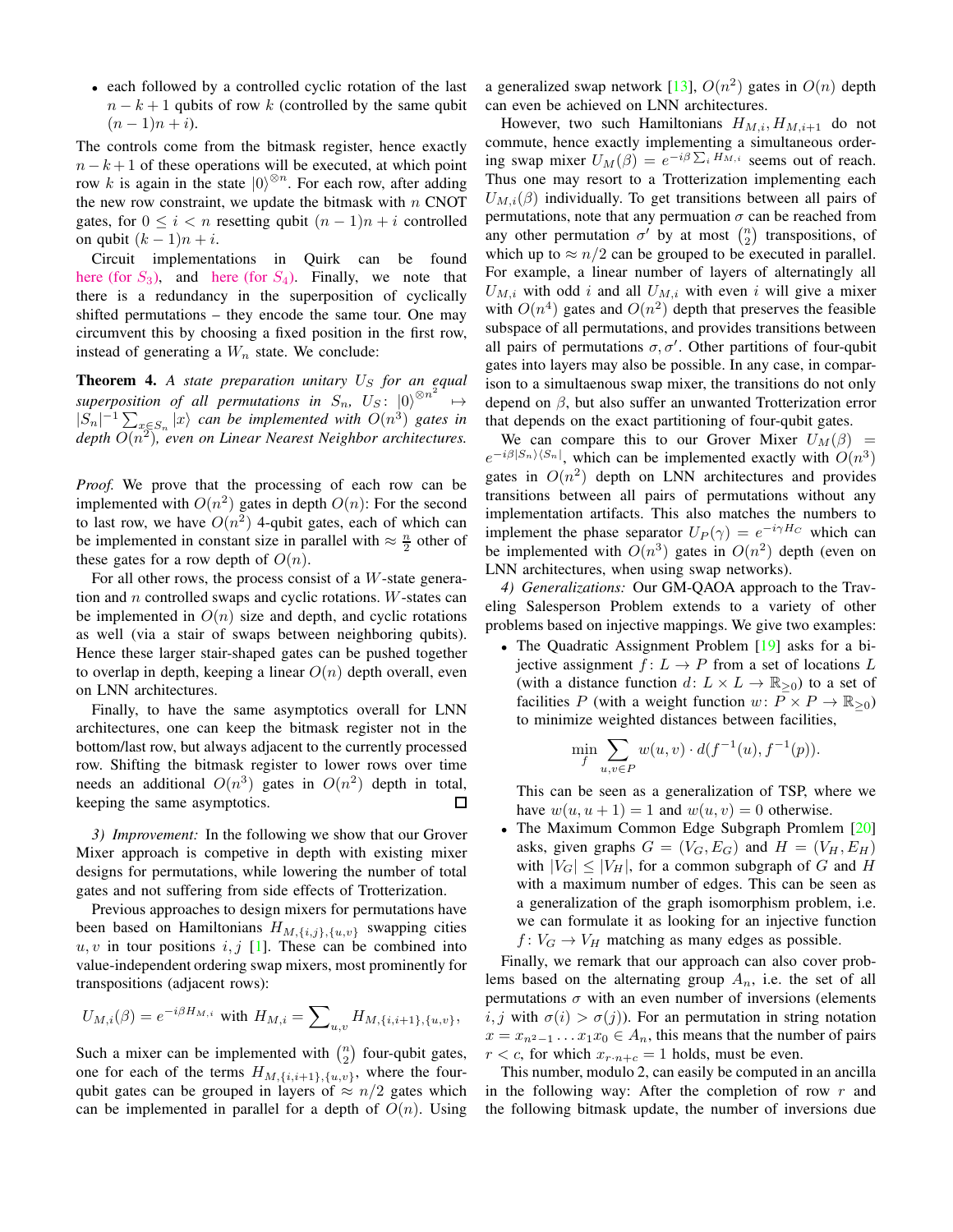

<span id="page-8-0"></span>Fig. 6. Discrete Portfolio Rebalancing QAOA where we invest in long and short positions for a net total of 2 discrete lots, with bands  $2-0 = 3-1 = 4-2 = 2$ . (left) GM-QAOA: We first create a superposition assigning the correct weights to each band,  $\sqrt{\frac{6}{28}}$  |1100\ |0000\ +  $\sqrt{\frac{16}{28}}$  |1110\ |1000\ +  $\sqrt{\frac{6}{28}}$  |1111\ |1100\. Fed into two Dicke state preparation unitaries  $U_{4,4}$ , this gives the equal superposition over all combinations of long and short positions for 2 discrete lots. (right) Previous approach: Bell states of short and long positions give the correct net total, but lead to a binomial weight distribution over the different bands. Furthermore, using Hamming-weight preserving XY-ring mixers for both short and long positions individually prohibits a mixing between different bands.

to row  $r$  can be computed from row  $r$  and the bitmask (in linear depth, if we transform the bitmask into a prefix bitmask first, and uncompute it again). Then, when processing the second last row, we no longer generate controlled  $W_2$ -states, but actually only a  $|1\rangle$  in the correct place, such that the last two rows complete an even permutation. This can be done controlled on the bitmask *and* the ancilla qubit, followed by an uncomputation of the ancilla before the last bitmask update. For an interactive example, see [here \(for](https://algassert.com/quirk#circuit=%7B%22cols%22%3A%5B%5B%22~94a8%22%2C1%2C1%2C1%2C1%2C1%2C%22X%22%2C%22X%22%2C%22X%22%5D%2C%5B%22Chance3%22%2C1%2C1%2C%22Chance3%22%2C1%2C1%2C%22Chance3%22%2C1%2C1%2C%22Chance%22%5D%2C%5B%22%E2%80%A2%22%2C1%2C1%2C1%2C1%2C1%2C%22X%22%5D%2C%5B1%2C%22%E2%80%A2%22%2C1%2C1%2C1%2C1%2C1%2C%22X%22%5D%2C%5B1%2C1%2C%22%E2%80%A2%22%2C1%2C1%2C1%2C1%2C1%2C%22X%22%5D%2C%5B%22Chance3%22%2C1%2C1%2C%22Chance3%22%2C1%2C1%2C%22Chance3%22%2C1%2C1%2C%22Chance%22%5D%2C%5B1%2C1%2C1%2C1%2C1%2C1%2C%22%E2%80%A2%22%2C%22X%22%5D%2C%5B1%2C1%2C1%2C1%2C1%2C1%2C1%2C%22%E2%80%A2%22%2C%22X%22%5D%2C%5B1%2C%22%E2%80%A2%22%2C1%2C1%2C1%2C1%2C%22%E2%80%A2%22%2C1%2C1%2C%22X%22%5D%2C%5B1%2C1%2C%22%E2%80%A2%22%2C1%2C1%2C1%2C1%2C%22%E2%80%A2%22%2C1%2C%22X%22%5D%2C%5B1%2C1%2C1%2C1%2C1%2C1%2C1%2C%22%E2%80%A2%22%2C%22X%22%5D%2C%5B1%2C1%2C1%2C1%2C1%2C1%2C%22%E2%80%A2%22%2C%22X%22%5D%2C%5B%22Chance3%22%2C1%2C1%2C%22Chance3%22%2C1%2C1%2C%22Chance3%22%2C1%2C1%2C%22Chance%22%5D%2C%5B1%2C1%2C1%2C1%2C%22X%22%2C1%2C%22%E2%80%A2%22%2C%22%E2%80%A2%22%2C1%2C%22%E2%80%A2%22%5D%2C%5B1%2C1%2C1%2C%22X%22%2C1%2C1%2C%22%E2%80%A2%22%2C%22%E2%80%A2%22%2C1%2C%22%E2%97%A6%22%5D%2C%5B1%2C1%2C1%2C1%2C1%2C%22X%22%2C1%2C%22%E2%80%A2%22%2C%22%E2%80%A2%22%2C%22%E2%80%A2%22%5D%2C%5B1%2C1%2C1%2C1%2C%22X%22%2C1%2C1%2C%22%E2%80%A2%22%2C%22%E2%80%A2%22%2C%22%E2%97%A6%22%5D%2C%5B1%2C1%2C1%2C1%2C1%2C%22X%22%2C%22%E2%80%A2%22%2C1%2C%22%E2%80%A2%22%2C%22%E2%80%A2%22%5D%2C%5B1%2C1%2C1%2C%22X%22%2C1%2C1%2C%22%E2%80%A2%22%2C1%2C%22%E2%80%A2%22%2C%22%E2%97%A6%22%5D%2C%5B%22Chance3%22%2C1%2C1%2C%22Chance3%22%2C1%2C1%2C%22Chance3%22%2C1%2C1%2C%22Chance%22%5D%2C%5B1%2C1%2C1%2C1%2C%22%E2%80%A2%22%2C1%2C%22%E2%80%A2%22%2C%22%E2%80%A2%22%2C1%2C%22X%22%5D%2C%5B1%2C1%2C1%2C1%2C1%2C%22%E2%80%A2%22%2C1%2C%22%E2%80%A2%22%2C%22%E2%80%A2%22%2C%22X%22%5D%2C%5B1%2C1%2C1%2C1%2C1%2C%22%E2%80%A2%22%2C%22%E2%80%A2%22%2C1%2C%22%E2%80%A2%22%2C%22X%22%5D%2C%5B%22Chance3%22%2C1%2C1%2C%22Chance3%22%2C1%2C1%2C%22Chance3%22%2C1%2C1%2C%22Chance%22%5D%2C%5B1%2C1%2C1%2C%22%E2%80%A2%22%2C1%2C1%2C%22X%22%5D%2C%5B1%2C1%2C1%2C1%2C%22%E2%80%A2%22%2C1%2C1%2C%22X%22%5D%2C%5B1%2C1%2C1%2C1%2C1%2C%22%E2%80%A2%22%2C1%2C1%2C%22X%22%5D%2C%5B%22Chance3%22%2C1%2C1%2C%22Chance3%22%2C1%2C1%2C%22Chance3%22%2C1%2C1%2C%22Chance%22%5D%2C%5B%22%E2%80%A6%22%5D%2C%5B%22Chance%22%2C%22Chance%22%2C%22Chance%22%2C%22Chance%22%2C%22Chance%22%2C%22Chance%22%2C%22Chance%22%2C%22Chance%22%2C%22Chance%22%5D%2C%5B%22Bloch%22%2C%22Bloch%22%2C%22Bloch%22%2C%22Bloch%22%2C%22Bloch%22%2C%22Bloch%22%2C%22Bloch%22%2C%22Bloch%22%2C%22Bloch%22%5D%2C%5B%22Amps9%22%5D%5D%2C%22gates%22%3A%5B%7B%22id%22%3A%22~590m%22%2C%22name%22%3A%22%E2%88%9A1%2F3%22%2C%22matrix%22%3A%22%7B%7B%E2%88%9A%E2%85%93%2C-%E2%88%9A%E2%85%94%7D%2C%7B%E2%88%9A%E2%85%94%2C%E2%88%9A%E2%85%93%7D%7D%22%7D%2C%7B%22id%22%3A%22~94a8%22%2C%22name%22%3A%22W3%22%2C%22circuit%22%3A%7B%22cols%22%3A%5B%5B%22X%22%5D%2C%5B%22%E2%80%A2%22%2C%22~590m%22%5D%2C%5B%22X%22%2C%22%E2%80%A2%22%2C%22H%22%5D%2C%5B1%2C%22X%22%2C%22%E2%80%A2%22%5D%5D%7D%7D%2C%7B%22id%22%3A%22~mv19%22%2C%22name%22%3A%22W2%22%2C%22circuit%22%3A%7B%22cols%22%3A%5B%5B%22X%22%5D%2C%5B%22%E2%80%A2%22%2C%22H%22%5D%2C%5B%22X%22%2C%22%E2%80%A2%22%5D%5D%7D%7D%2C%7B%22id%22%3A%22~bvbm%22%2C%22name%22%3A%22W2)  $A_3$ ). With a bit more work, the ancilla can even be included in the first qubit of the second last row, for an interactive example, see [here \(for](https://algassert.com/quirk#circuit=%7B%22cols%22%3A%5B%5B%22~94a8%22%2C1%2C1%2C1%2C1%2C1%2C%22X%22%2C%22X%22%2C%22X%22%5D%2C%5B%22Chance3%22%2C1%2C1%2C%22Chance3%22%2C1%2C1%2C%22Chance3%22%2C1%2C1%2C%22Chance%22%5D%2C%5B%22%E2%80%A2%22%2C1%2C1%2C1%2C1%2C1%2C%22X%22%5D%2C%5B1%2C%22%E2%80%A2%22%2C1%2C1%2C1%2C1%2C1%2C%22X%22%5D%2C%5B1%2C1%2C%22%E2%80%A2%22%2C1%2C1%2C1%2C1%2C1%2C%22X%22%5D%2C%5B%22Chance3%22%2C1%2C1%2C%22Chance3%22%2C1%2C1%2C%22Chance3%22%2C1%2C1%2C%22Chance%22%5D%2C%5B1%2C1%2C1%2C1%2C1%2C1%2C%22%E2%80%A2%22%2C%22X%22%5D%2C%5B1%2C1%2C1%2C1%2C1%2C1%2C1%2C%22%E2%80%A2%22%2C%22X%22%5D%2C%5B1%2C%22%E2%80%A2%22%2C1%2C%22X%22%2C1%2C1%2C%22%E2%80%A2%22%5D%2C%5B1%2C1%2C%22%E2%80%A2%22%2C%22X%22%2C1%2C1%2C1%2C%22%E2%80%A2%22%5D%2C%5B1%2C1%2C1%2C1%2C1%2C1%2C1%2C%22%E2%80%A2%22%2C%22X%22%5D%2C%5B1%2C1%2C1%2C1%2C1%2C1%2C%22%E2%80%A2%22%2C%22X%22%5D%2C%5B%22Chance3%22%2C1%2C1%2C%22Chance3%22%2C1%2C1%2C%22Chance3%22%2C1%2C1%2C%22Chance%22%5D%2C%5B1%2C1%2C1%2C%22%E2%80%A2%22%2C%22X%22%2C1%2C%22%E2%80%A2%22%2C%22%E2%80%A2%22%5D%2C%5B1%2C1%2C1%2C%22%E2%80%A2%22%2C1%2C%22X%22%2C%22%E2%80%A2%22%2C1%2C%22%E2%80%A2%22%5D%2C%5B1%2C1%2C1%2C%22%E2%80%A2%22%2C1%2C%22X%22%2C1%2C%22%E2%80%A2%22%2C%22%E2%80%A2%22%5D%2C%5B1%2C1%2C1%2C%22%E2%97%A6%22%2C%22X%22%2C1%2C1%2C%22%E2%80%A2%22%2C%22%E2%80%A2%22%5D%2C%5B%22Chance3%22%2C1%2C1%2C%22Chance3%22%2C1%2C1%2C%22Chance3%22%2C1%2C1%2C%22Chance%22%5D%2C%5B1%2C1%2C1%2C%22X%22%2C1%2C1%2C%22%E2%80%A2%22%2C%22%E2%80%A2%22%5D%2C%5B1%2C1%2C1%2C%22X%22%2C1%2C1%2C%22%E2%80%A2%22%2C1%2C%22%E2%80%A2%22%5D%2C%5B1%2C1%2C1%2C%22X%22%2C1%2C%22%E2%80%A2%22%2C1%2C%22%E2%80%A2%22%2C%22%E2%80%A2%22%5D%2C%5B%22Chance3%22%2C1%2C1%2C%22Chance3%22%2C1%2C1%2C%22Chance3%22%2C1%2C1%2C%22Chance%22%5D%2C%5B1%2C1%2C1%2C%22%E2%80%A2%22%2C1%2C1%2C%22X%22%5D%2C%5B1%2C1%2C1%2C1%2C%22%E2%80%A2%22%2C1%2C1%2C%22X%22%5D%2C%5B1%2C1%2C1%2C1%2C1%2C%22%E2%80%A2%22%2C1%2C1%2C%22X%22%5D%2C%5B%22Chance3%22%2C1%2C1%2C%22Chance3%22%2C1%2C1%2C%22Chance3%22%2C1%2C1%2C%22Chance%22%5D%2C%5B%22%E2%80%A6%22%5D%2C%5B%22Chance%22%2C%22Chance%22%2C%22Chance%22%2C%22Chance%22%2C%22Chance%22%2C%22Chance%22%2C%22Chance%22%2C%22Chance%22%2C%22Chance%22%5D%2C%5B%22Bloch%22%2C%22Bloch%22%2C%22Bloch%22%2C%22Bloch%22%2C%22Bloch%22%2C%22Bloch%22%2C%22Bloch%22%2C%22Bloch%22%2C%22Bloch%22%5D%2C%5B%22Amps9%22%5D%5D%2C%22gates%22%3A%5B%7B%22id%22%3A%22~590m%22%2C%22name%22%3A%22%E2%88%9A1%2F3%22%2C%22matrix%22%3A%22%7B%7B%E2%88%9A%E2%85%93%2C-%E2%88%9A%E2%85%94%7D%2C%7B%E2%88%9A%E2%85%94%2C%E2%88%9A%E2%85%93%7D%7D%22%7D%2C%7B%22id%22%3A%22~94a8%22%2C%22name%22%3A%22W3%22%2C%22circuit%22%3A%7B%22cols%22%3A%5B%5B%22X%22%5D%2C%5B%22%E2%80%A2%22%2C%22~590m%22%5D%2C%5B%22X%22%2C%22%E2%80%A2%22%2C%22H%22%5D%2C%5B1%2C%22X%22%2C%22%E2%80%A2%22%5D%5D%7D%7D%2C%7B%22id%22%3A%22~mv19%22%2C%22name%22%3A%22W2%22%2C%22circuit%22%3A%7B%22cols%22%3A%5B%5B%22X%22%5D%2C%5B%22%E2%80%A2%22%2C%22H%22%5D%2C%5B%22X%22%2C%22%E2%80%A2%22%5D%5D%7D%7D%2C%7B%22id%22%3A%22~bvbm%22%2C%22name%22%3A%22W2)  $A_3$ ), or [here \(for](https://algassert.com/quirk#circuit=%7B%22cols%22%3A%5B%5B%22~bo2r%22%2C1%2C1%2C1%2C1%2C1%2C1%2C1%2C1%2C1%2C1%2C1%2C%22X%22%2C%22X%22%2C%22X%22%2C%22X%22%5D%2C%5B%22Chance4%22%2C1%2C1%2C1%2C%22Chance4%22%2C1%2C1%2C1%2C%22Chance4%22%2C1%2C1%2C1%2C%22Chance4%22%5D%2C%5B%22%E2%80%A2%22%2C1%2C1%2C1%2C1%2C1%2C1%2C1%2C1%2C1%2C1%2C1%2C%22X%22%5D%2C%5B1%2C%22%E2%80%A2%22%2C1%2C1%2C1%2C1%2C1%2C1%2C1%2C1%2C1%2C1%2C1%2C%22X%22%5D%2C%5B1%2C1%2C%22%E2%80%A2%22%2C1%2C1%2C1%2C1%2C1%2C1%2C1%2C1%2C1%2C1%2C1%2C%22X%22%5D%2C%5B1%2C1%2C1%2C%22%E2%80%A2%22%2C1%2C1%2C1%2C1%2C1%2C1%2C1%2C1%2C1%2C1%2C1%2C%22X%22%5D%2C%5B%22Chance4%22%2C1%2C1%2C1%2C%22Chance4%22%2C1%2C1%2C1%2C%22Chance4%22%2C1%2C1%2C1%2C%22Chance4%22%5D%2C%5B1%2C1%2C1%2C1%2C1%2C1%2C1%2C1%2C1%2C1%2C1%2C1%2C%22%E2%80%A2%22%2C%22X%22%5D%2C%5B1%2C1%2C1%2C1%2C1%2C1%2C1%2C1%2C1%2C1%2C1%2C1%2C1%2C%22%E2%80%A2%22%2C%22X%22%5D%2C%5B1%2C%22%E2%80%A2%22%2C1%2C1%2C1%2C1%2C1%2C1%2C%22X%22%2C1%2C1%2C1%2C%22%E2%80%A2%22%5D%2C%5B1%2C1%2C%22%E2%80%A2%22%2C1%2C1%2C1%2C1%2C1%2C%22X%22%2C1%2C1%2C1%2C1%2C%22%E2%80%A2%22%5D%2C%5B1%2C1%2C1%2C%22%E2%80%A2%22%2C1%2C1%2C1%2C1%2C%22X%22%2C1%2C1%2C1%2C1%2C1%2C%22%E2%80%A2%22%5D%2C%5B1%2C1%2C1%2C1%2C1%2C1%2C1%2C1%2C1%2C1%2C1%2C1%2C1%2C%22%E2%80%A2%22%2C%22X%22%5D%2C%5B1%2C1%2C1%2C1%2C1%2C1%2C1%2C1%2C1%2C1%2C1%2C1%2C%22%E2%80%A2%22%2C%22X%22%5D%2C%5B%22Chance4%22%2C1%2C1%2C1%2C%22Chance4%22%2C1%2C1%2C1%2C%22Chance4%22%2C1%2C1%2C1%2C%22Chance4%22%5D%2C%5B1%2C1%2C1%2C1%2C1%2C1%2C1%2C1%2C1%2C%22~94a8%22%5D%2C%5B1%2C1%2C1%2C1%2C1%2C1%2C1%2C1%2C1%2C%22Chance3%22%5D%2C%5B1%2C1%2C1%2C1%2C%22Swap%22%2C1%2C1%2C1%2C1%2C1%2C1%2C%22Swap%22%2C%22%E2%80%A2%22%5D%2C%5B1%2C1%2C1%2C1%2C1%2C1%2C1%2C1%2C1%2C%22%3C%3C3%22%2C1%2C1%2C%22%E2%80%A2%22%5D%2C%5B1%2C1%2C1%2C1%2C1%2C%22Swap%22%2C1%2C1%2C1%2C1%2C1%2C%22Swap%22%2C1%2C%22%E2%80%A2%22%5D%2C%5B1%2C1%2C1%2C1%2C1%2C1%2C1%2C1%2C1%2C%22%3C%3C3%22%2C1%2C1%2C1%2C%22%E2%80%A2%22%5D%2C%5B1%2C1%2C1%2C1%2C1%2C1%2C%22Swap%22%2C1%2C1%2C1%2C1%2C%22Swap%22%2C1%2C1%2C%22%E2%80%A2%22%5D%2C%5B1%2C1%2C1%2C1%2C1%2C1%2C1%2C1%2C1%2C%22%3C%3C3%22%2C1%2C1%2C1%2C1%2C%22%E2%80%A2%22%5D%2C%5B1%2C1%2C1%2C1%2C1%2C1%2C1%2C%22Swap%22%2C1%2C1%2C1%2C%22Swap%22%2C1%2C1%2C1%2C%22%E2%80%A2%22%5D%2C%5B1%2C1%2C1%2C1%2C1%2C1%2C1%2C1%2C1%2C%22%3C%3C3%22%2C1%2C1%2C1%2C1%2C1%2C%22%E2%80%A2%22%5D%2C%5B%22Chance4%22%2C1%2C1%2C1%2C%22Chance4%22%2C1%2C1%2C1%2C%22Chance4%22%2C1%2C1%2C1%2C%22Chance4%22%5D%2C%5B1%2C1%2C1%2C1%2C%22%E2%80%A2%22%2C1%2C1%2C1%2C1%2C1%2C1%2C1%2C%22X%22%5D%2C%5B1%2C1%2C1%2C1%2C1%2C%22%E2%80%A2%22%2C1%2C1%2C1%2C1%2C1%2C1%2C1%2C%22X%22%5D%2C%5B1%2C1%2C1%2C1%2C1%2C1%2C%22%E2%80%A2%22%2C1%2C1%2C1%2C1%2C1%2C1%2C1%2C%22X%22%5D%2C%5B1%2C1%2C1%2C1%2C1%2C1%2C1%2C%22%E2%80%A2%22%2C1%2C1%2C1%2C1%2C1%2C1%2C1%2C%22X%22%5D%2C%5B%22Chance4%22%2C1%2C1%2C1%2C%22Chance4%22%2C1%2C1%2C1%2C%22Chance4%22%2C1%2C1%2C1%2C%22Chance4%22%5D%2C%5B1%2C1%2C1%2C1%2C1%2C1%2C1%2C1%2C1%2C1%2C1%2C1%2C%22%E2%80%A2%22%2C%22X%22%5D%2C%5B1%2C1%2C1%2C1%2C1%2C1%2C1%2C1%2C1%2C1%2C1%2C1%2C1%2C%22%E2%80%A2%22%2C%22X%22%5D%2C%5B1%2C1%2C1%2C1%2C1%2C%22%E2%80%A2%22%2C1%2C1%2C%22X%22%2C1%2C1%2C1%2C%22%E2%80%A2%22%5D%2C%5B1%2C1%2C1%2C1%2C1%2C1%2C%22%E2%80%A2%22%2C1%2C%22X%22%2C1%2C1%2C1%2C1%2C%22%E2%80%A2%22%5D%2C%5B1%2C1%2C1%2C1%2C1%2C1%2C1%2C%22%E2%80%A2%22%2C%22X%22%2C1%2C1%2C1%2C1%2C1%2C%22%E2%80%A2%22%5D%2C%5B1%2C1%2C1%2C1%2C1%2C1%2C1%2C1%2C1%2C1%2C1%2C1%2C1%2C%22%E2%80%A2%22%2C%22X%22%5D%2C%5B1%2C1%2C1%2C1%2C1%2C1%2C1%2C1%2C1%2C1%2C1%2C1%2C%22%E2%80%A2%22%2C%22X%22%5D%2C%5B%22Chance4%22%2C1%2C1%2C1%2C%22Chance4%22%2C1%2C1%2C1%2C%22Chance4%22%2C1%2C1%2C1%2C%22Chance4%22%5D%2C%5B1%2C1%2C1%2C1%2C1%2C1%2C1%2C1%2C%22%E2%80%A2%22%2C%22X%22%2C1%2C1%2C%22%E2%80%A2%22%2C%22%E2%80%A2%22%5D%2C%5B1%2C1%2C1%2C1%2C1%2C1%2C1%2C1%2C%22%E2%80%A2%22%2C1%2C%22X%22%2C1%2C%22%E2%80%A2%22%2C1%2C%22%E2%80%A2%22%5D%2C%5B1%2C1%2C1%2C1%2C1%2C1%2C1%2C1%2C%22%E2%80%A2%22%2C1%2C1%2C%22X%22%2C%22%E2%80%A2%22%2C1%2C1%2C%22%E2%80%A2%22%5D%2C%5B1%2C1%2C1%2C1%2C1%2C1%2C1%2C1%2C%22%E2%80%A2%22%2C1%2C%22X%22%2C1%2C1%2C%22%E2%80%A2%22%2C%22%E2%80%A2%22%5D%2C%5B1%2C1%2C1%2C1%2C1%2C1%2C1%2C1%2C%22%E2%97%A6%22%2C%22X%22%2C1%2C1%2C1%2C%22%E2%80%A2%22%2C%22%E2%80%A2%22%5D%2C%5B1%2C1%2C1%2C1%2C1%2C1%2C1%2C1%2C%22%E2%80%A2%22%2C1%2C1%2C%22X%22%2C1%2C1%2C%22%E2%80%A2%22%2C%22%E2%80%A2%22%5D%2C%5B1%2C1%2C1%2C1%2C1%2C1%2C1%2C1%2C%22%E2%97%A6%22%2C1%2C%22X%22%2C1%2C1%2C1%2C%22%E2%80%A2%22%2C%22%E2%80%A2%22%5D%2C%5B1%2C1%2C1%2C1%2C1%2C1%2C1%2C1%2C%22%E2%80%A2%22%2C1%2C1%2C%22X%22%2C1%2C%22%E2%80%A2%22%2C1%2C%22%E2%80%A2%22%5D%2C%5B1%2C1%2C1%2C1%2C1%2C1%2C1%2C1%2C%22%E2%97%A6%22%2C%22X%22%2C1%2C1%2C1%2C%22%E2%80%A2%22%2C1%2C%22%E2%80%A2%22%5D%2C%5B%22Chance4%22%2C1%2C1%2C1%2C%22Chance4%22%2C1%2C1%2C1%2C%22Chance4%22%2C1%2C1%2C1%2C%22Chance4%22%5D%2C%5B1%2C1%2C1%2C1%2C1%2C1%2C1%2C1%2C%22X%22%2C1%2C1%2C1%2C%22%E2%80%A2%22%2C%22%E2%80%A2%22%5D%2C%5B1%2C1%2C1%2C1%2C1%2C1%2C1%2C1%2C%22X%22%2C1%2C1%2C1%2C%22%E2%80%A2%22%2C1%2C%22%E2%80%A2%22%5D%2C%5B1%2C1%2C1%2C1%2C1%2C1%2C1%2C1%2C%22X%22%2C1%2C1%2C1%2C%22%E2%80%A2%22%2C1%2C1%2C%22%E2%80%A2%22%5D%2C%5B1%2C1%2C1%2C1%2C1%2C1%2C1%2C1%2C%22X%22%2C1%2C%22%E2%80%A2%22%2C1%2C1%2C%22%E2%80%A2%22%2C%22%E2%80%A2%22%5D%2C%5B1%2C1%2C1%2C1%2C1%2C1%2C1%2C1%2C%22X%22%2C1%2C1%2C%22%E2%80%A2%22%2C1%2C1%2C%22%E2%80%A2%22%2C%22%E2%80%A2%22%5D%2C%5B1%2C1%2C1%2C1%2C1%2C1%2C1%2C1%2C%22X%22%2C1%2C1%2C%22%E2%80%A2%22%2C1%2C%22%E2%80%A2%22%2C1%2C%22%E2%80%A2%22%5D%2C%5B%22Chance4%22%2C1%2C1%2C1%2C%22Chance4%22%2C1%2C1%2C1%2C%22Chance4%22%2C1%2C1%2C1%2C%22Chance4%22%5D%2C%5B1%2C1%2C1%2C1%2C1%2C1%2C1%2C1%2C%22%E2%80%A2%22%2C1%2C1%2C1%2C%22X%22%5D%2C%5B1%2C1%2C1%2C1%2C1%2C1%2C1%2C1%2C1%2C%22%E2%80%A2%22%2C1%2C1%2C1%2C%22X%22%5D%2C%5B1%2C1%2C1%2C1%2C1%2C1%2C1%2C1%2C1%2C1%2C%22%E2%80%A2%22%2C1%2C1%2C1%2C%22X%22%5D%2C%5B1%2C1%2C1%2C1%2C1%2C1%2C1%2C1%2C1%2C1%2C1%2C%22%E2%80%A2%22%2C1%2C1%2C1%2C%22X%22%5D%2C%5B%22Chance4%22%2C1%2C1%2C1%2C%22Chance4%22%2C1%2C1%2C1%2C%22Chance4%22%2C1%2C1%2C1%2C%22Chance4%22%5D%5D%2C%22gates%22%3A%5B%7B%22id%22%3A%22~590m%22%2C%22name%22%3A%22%E2%88%9A1%2F3%22%2C%22matrix%22%3A%22%7B%7B%E2%88%9A%E2%85%93%2C-%E2%88%9A%E2%85%94%7D%2C%7B%E2%88%9A%E2%85%94%2C%E2%88%9A%E2%85%93%7D%7D%22%7D%2C%7B%22id%22%3A%22~bo2r%22%2C%22name%22%3A%22W4%22%2C%22circuit%22%3A%7B%22cols%22%3A%5B%5B%22X%22%5D%2C%5B%22%E2%80%A2%22%2C%22H%22%5D%2C%5B%22X%22%2C%22%E2%80%A2%22%2C%22H%22%5D%2C%5B1%2C%22X%22%2C%22%E2%80%A2%22%5D%2C%5B%22%E2%80%A2%22%2C1%2C1%2C%22H%22%5D%2C%5B%22X%22%2C1%2C1%2C%22%E2%80%A2%22%5D%5D%7D%7D%2C%7B%22id%22%3A%22~94a8%22%2C%22name%22%3A%22W3%22%2C%22circuit%22%3A%7B%22cols%22%3A%5B%5B%22X%22%5D%2C%5B%22%E2%80%A2%22%2C%22~590m%22%5D%2C%5B%22X%22%2C%22%E2%80%A2%22%2C%22H%22%5D%2C%5B1%2C%22X%22%2C%22%E2%80%A2%22%5D%5D%7D%7D%2C%7B%22id%22%3A%22~mv19%22%2C%22name%22%3A%22W2%22%2C%22circuit%22%3A%7B%22cols%22%3A%5B%5B%22X%22%5D%2C%5B%22%E2%80%A2%22%2C%22H%22%5D%2C%5B%22X%22%2C%22%E2%80%A2%22%5D%5D%7D%7D%2C%7B%22id%22%3A%22~bvbm%22%2C%22name%22%3A%22W2)  $A_4$ ).

## *C. Discrete Portfolio Rebalancing*

As our third and last example we consider Discrete Portfolio Rebalancing, which was recently suggested as a first financial application for QAOA  $[21]$ . In its simplest form, we are given a number of assets and a portfolio of short and long positions on these assets. Periodically, such a portfolio has to be rebalanced in order to maintain in order to react to market and risk changes. For all details regarding modeling and cost calculations we refer to the original article, here we focus on the the part pertaining to state preparation and mixer design.

*1) Problem encoding:* In the simplest form of Discrete Portfolio Rebalancing, we are given  $n$  assets. On each asset we may have a short position, a long position or neither, with the condition that we allocate long and short positions for a net total (number of long positions minus number of short positions) of d discrete lots.

We encode a rebalanced portfolio with two length- $n$  bitstrings  $\ell = \ell_n \dots \ell_1$  and  $s = s_n \dots s_1$ , where  $\ell_i = 1$ stands for a long position on asset i, and  $s_i = 1$  for a short position, respectively. The cost function  $C(\ell, s)$  depends on several aspects: the risk-return of  $(\ell, s)$ , the trading costs of rebalancing the outdated portfolio into  $(\ell, s)$ , and a penalty term for the unwanted case of holding a long and a short position of the same asset  $(\ell_i = s_i = 1)$ .

A portfolio  $(\ell, s)$  is said to belong to a *band* k, if it has k short positions, i.e. if s has Hamming weight  $HW(s) = k$ . There are  $n-d+1$  different bands  $k = 0, \ldots, n-d$ . To achieve a given band k, we can choose  $\binom{n}{k}$  different combinations of short positions and  $\binom{n}{d+k}$  combinations of long positions for a total of  $\binom{n}{d+k}\binom{n}{k}$  different portfolios.

*2) State preparation:* In order to create an equal superposition of all portfolios of net total  $d$  lots, we precompute all the number of portfolios in each band  $k$  as well as their prefix sums. For example, given 4 assets and a fixet net total of 2 discrete lots, there are  $\binom{4}{2}\binom{4}{0} = 6$  portfolios in band 0,  $\binom{4}{3}\binom{4}{1} = 16$  portfolios in band 1, and  $\binom{4}{4}\binom{4}{2} = 6$  portfolios in band 2. The corresponding prefix sums are 6, 22, 28.

Next we give a brief overview of the Dicke state preparation unitaries in Theorem [3:](#page-4-4) In their most general form, they consist of unitaries  $U_{n,n}$  of size  $O(n^2)$  and depth  $O(n)$ , which map any computational basis states  $|1\rangle^{\otimes k}|0\rangle^{\otimes n-k}$  to the equal superposition of all Hamming-weight-k states, namely the Dicke state:

$$
U_{n,n} \colon |1\rangle^{\otimes k} |0\rangle^{\otimes n-k} \mapsto |D_k^n\rangle.
$$

By linearity  $U_{n,n}$  thus also maps superpositions of such input states to superpositions of Dicke states (symmetric states).

In particular, this means that to create a superposition of all portfolios, we can start with a correctly weighted superposition of bands, followed by one Dicke state unitary  $U_{n,n}$  each for the  $\ell$  and the  $s$  register. Such weighted superpositions can be implemented with a stair of controlled  $Y$ -rotations with angles based on the precomputed band and prefix weights [\[9\]](#page-9-8). For an outline see Figure  $6$  (left) and a [interactive circuit,](https://algassert.com/quirk#circuit=%7B%22cols%22%3A%5B%5B1%2C1%2C1%2C%22~nuje%22%2C1%2C1%2C%22X%22%2C%22X%22%5D%2C%5B1%2C1%2C%22~hlnc%22%2C%22%E2%80%A2%22%5D%2C%5B1%2C1%2C1%2C%22%E2%80%A2%22%2C1%2C%22X%22%5D%2C%5B1%2C1%2C%22%E2%80%A2%22%2C1%2C%22X%22%5D%2C%5B1%2C1%2C%22Chance2%22%2C1%2C%22Chance2%22%5D%2C%5B%22~sj0p%22%2C1%2C1%2C1%2C%22~sj0p%22%5D%5D%2C%22gates%22%3A%5B%7B%22id%22%3A%22~vl6q%22%2C%22name%22%3A%22%E2%88%9A1%2F4%22%2C%22circuit%22%3A%7B%22cols%22%3A%5B%5B%7B%22id%22%3A%22Ryft%22%2C%22arg%22%3A%222acos(sqrt(1%2F4))%22%7D%5D%5D%7D%7D%2C%7B%22id%22%3A%22~tia4%22%2C%22name%22%3A%22%E2%88%9A2%2F4%22%2C%22circuit%22%3A%7B%22cols%22%3A%5B%5B%7B%22id%22%3A%22Ryft%22%2C%22arg%22%3A%222acos(sqrt(2%2F4))%22%7D%5D%5D%7D%7D%2C%7B%22id%22%3A%22~iel2%22%2C%22name%22%3A%22%E2%88%9A3%2F4%22%2C%22circuit%22%3A%7B%22cols%22%3A%5B%5B%7B%22id%22%3A%22Ryft%22%2C%22arg%22%3A%222acos(sqrt(3%2F4))%22%7D%5D%5D%7D%7D%2C%7B%22id%22%3A%22~fn9r%22%2C%22name%22%3A%22%E2%88%9A1%2F3%22%2C%22circuit%22%3A%7B%22cols%22%3A%5B%5B%7B%22id%22%3A%22Ryft%22%2C%22arg%22%3A%222acos(sqrt(1%2F3))%22%7D%5D%5D%7D%7D%2C%7B%22id%22%3A%22~gunh%22%2C%22name%22%3A%22%E2%88%9A2%2F3%22%2C%22circuit%22%3A%7B%22cols%22%3A%5B%5B%7B%22id%22%3A%22Ryft%22%2C%22arg%22%3A%222acos(sqrt(2%2F3))%22%7D%5D%5D%7D%7D%2C%7B%22id%22%3A%22~rtut%22%2C%22name%22%3A%22%E2%88%9A1%2F2%22%2C%22circuit%22%3A%7B%22cols%22%3A%5B%5B%7B%22id%22%3A%22Ryft%22%2C%22arg%22%3A%222acos(sqrt(1%2F2))%22%7D%5D%5D%7D%7D%2C%7B%22id%22%3A%22~nuje%22%2C%22name%22%3A%22%E2%88%9A6%2F28%22%2C%22circuit%22%3A%7B%22cols%22%3A%5B%5B%7B%22id%22%3A%22Ryft%22%2C%22arg%22%3A%222acos(sqrt(6%2F28))%22%7D%5D%5D%7D%7D%2C%7B%22id%22%3A%22~hlnc%22%2C%22name%22%3A%22%E2%88%9A16%2F22%22%2C%22circuit%22%3A%7B%22cols%22%3A%5B%5B%7B%22id%22%3A%22Ryft%22%2C%22arg%22%3A%222acos(sqrt(16%2F22))%22%7D%5D%5D%7D%7D%2C%7B%22id%22%3A%22~sj0p%22%2C%22name%22%3A%22U4%2C4%22%2C%22circuit%22%3A%7B%22cols%22%3A%5B%5B1%2C1%2C%22%E2%80%A2%22%2C%22X%22%5D%2C%5B1%2C1%2C%22~vl6q%22%2C%22%E2%80%A2%22%5D%2C%5B1%2C1%2C%22%E2%80%A2%22%2C%22X%22%5D%2C%5B1%2C%22%E2%80%A2%22%2C1%2C%22X%22%5D%2C%5B1%2C%22~tia4%22%2C%22%E2%80%A2%22%2C%22%E2%80%A2%22%5D%2C%5B1%2C%22%E2%80%A2%22%2C1%2C%22X%22%5D%2C%5B%22%E2%80%A2%22%2C1%2C1%2C%22X%22%5D%2C%5B%22~iel2%22%2C%22%E2%80%A2%22%2C1%2C%22%E2%80%A2%22%5D%2C%5B%22%E2%80%A2%22%2C1%2C1%2C%22X%22%5D%2C%5B1%2C%22%E2%80%A2%22%2C%22X%22%5D%2C%5B1%2C%22~fn9r%22%2C%22%E2%80%A2%22%5D%2C%5B1%2C%22%E2%80%A2%22%2C%22X%22%5D%2C%5B%22%E2%80%A2%22%2C1%2C%22X%22%5D%2C%5B%22~gunh%22%2C%22%E2%80%A2%22%2C%22%E2%80%A2%22%5D%2C%5B%22%E2%80%A2%22%2C1%2C%22X%22%5D%2C%5B%22%E2%80%A2%22%2C%22X%22%5D%2C%5B%22~rtut%22%2C%22%E2%80%A2%22%5D%2C%5B%22%E2%80%A2%22%2C%22X%22%5D%5D%7D%7D%5D%7D ) where e.g.  $\sqrt{6}/22$  is shorthand for a rotation of  $R_y(2\cos^{-1}(\sqrt{6}/22))$ .

*3) Improvement:* The original proposal of QAOA for Discrete Portfolion Rebalancing, displayed in Figure [6](#page-8-0) (right), on the first glance shares some similarities: First, Bell pairs between short and long positions give a superposition over bands  $0, \ldots, n - d$ . Secondly, Hamming-weight preserving